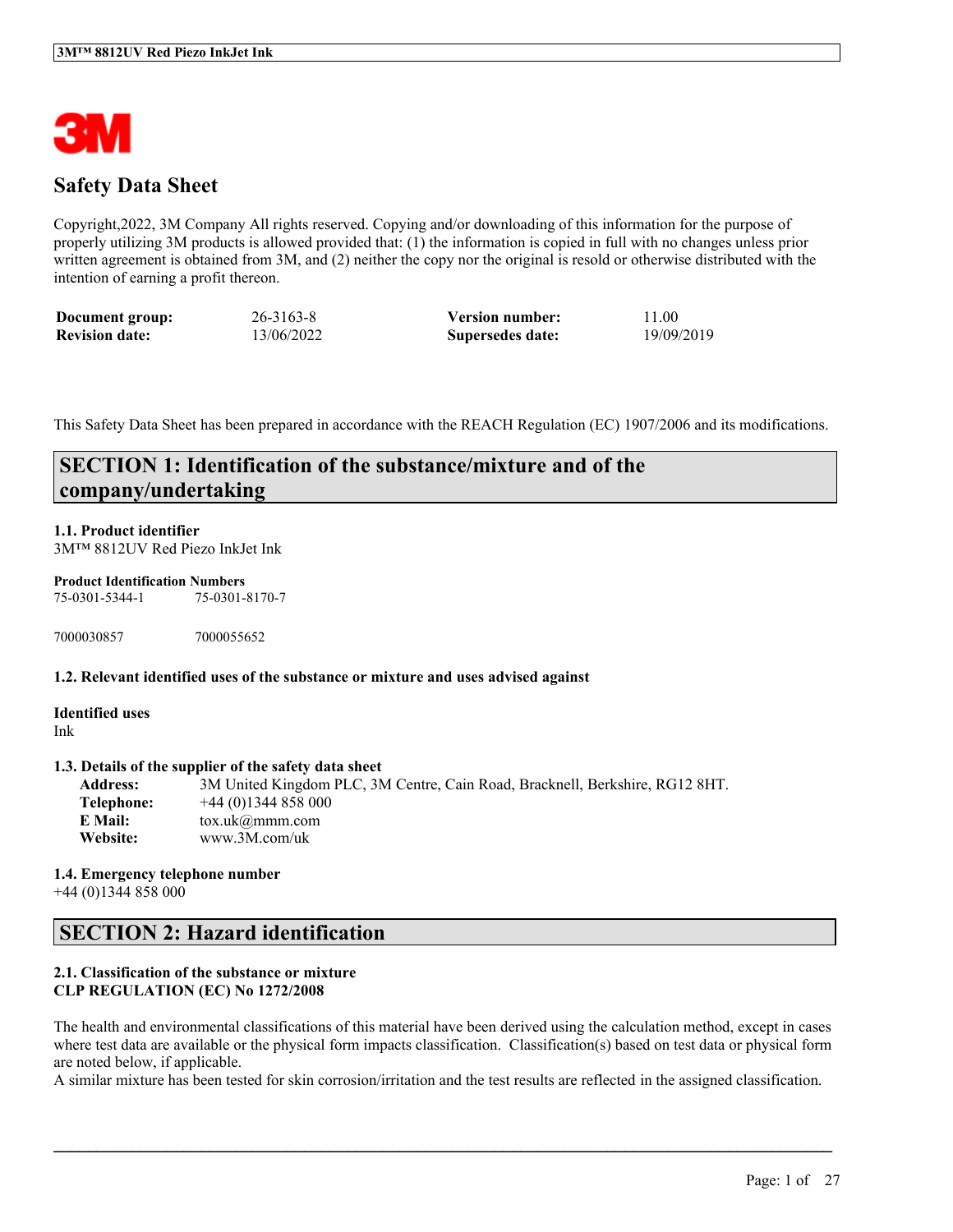## **CLASSIFICATION:**

Skin Corrosion/Irritation, Category 2 - Skin Irrit. 2; H315 Serious Eye Damage/Eye Irritation, Category 1 - Eye Dam. 1; H318 Skin Sensitization, Category 1 - Skin Sens. 1; H317 Carcinogenicity, Category 1A - Carc. 1A; H350i Reproductive Toxicity, Category 1B - Repr. 1B; H360FD Specific Target Organ Toxicity-Single Exposure, Category 3 - STOT SE 3; H335 Hazardous to the Aquatic Environment (Acute), Category 1 - Aquatic Acute 1; H400 Hazardous to the Aquatic Environment (Chronic), Category 1 - Aquatic Chronic 1; H410

For full text of H phrases, see Section 16.

## **2.2. Label elements CLP REGULATION (EC) No 1272/2008**

## **SIGNAL WORD**

DANGER.

### **Symbols**

GHS05 (Corrosion) |GHS07 (Exclamation mark) |GHS08 (Health Hazard) |GHS09 (Environment) |

### **Pictograms**

**Ingredients:**



| Ingredient                                                             | CAS Nbr    | EC No.          | $%$ by Wt      |
|------------------------------------------------------------------------|------------|-----------------|----------------|
| $exo-1,7,7-$ trimethylbicyclo $[2.2.1]$ hept-2-yl acrylate             | 5888-33-5  | $227 - 561 - 6$ | - 30<br>$10 -$ |
| isooctyl acrylate                                                      | 29590-42-9 | 249-707-8       | - 30<br>$10 -$ |
| Tetrahydrofurfuryl acrylate                                            | 2399-48-6  | 219-268-7       | $15 - 25$      |
| 2-Propenoic acid, 1,6-hexanediyl ester, polymer with<br>2-aminoethanol | 67906-98-3 |                 | $7 - 13$       |
| hexamethylene diacrylate                                               | 13048-33-4 | 235-921-9       | $5 - 10$       |
| $diphenyl(2,4,6-trimethylbenzoyl)phosphine oxide$                      | 75980-60-8 | 278-355-8       | $3 -$<br>- 7   |
| Naphthenic acids, nickel salts                                         | 61788-71-4 | $263 - 000 - 1$ | $0.1 - 1$      |

 $\mathcal{L}_\mathcal{L} = \mathcal{L}_\mathcal{L} = \mathcal{L}_\mathcal{L} = \mathcal{L}_\mathcal{L} = \mathcal{L}_\mathcal{L} = \mathcal{L}_\mathcal{L} = \mathcal{L}_\mathcal{L} = \mathcal{L}_\mathcal{L} = \mathcal{L}_\mathcal{L} = \mathcal{L}_\mathcal{L} = \mathcal{L}_\mathcal{L} = \mathcal{L}_\mathcal{L} = \mathcal{L}_\mathcal{L} = \mathcal{L}_\mathcal{L} = \mathcal{L}_\mathcal{L} = \mathcal{L}_\mathcal{L} = \mathcal{L}_\mathcal{L}$ 

#### **HAZARD STATEMENTS:**

| H315              | Causes skin irritation.                               |
|-------------------|-------------------------------------------------------|
| H318              | Causes serious eye damage.                            |
| H317              | May cause an allergic skin reaction.                  |
| H <sub>350i</sub> | May cause cancer by inhalation.                       |
| H360FD            | May damage fertility. May damage the unborn child.    |
| H335              | May cause respiratory irritation.                     |
| H410              | Very toxic to aquatic life with long lasting effects. |

## **PRECAUTIONARY STATEMENTS**

## **Prevention:**

| ------------       |                                         |
|--------------------|-----------------------------------------|
| P <sub>201</sub>   | Obtain special instructions before use. |
| P <sub>261</sub> A | Avoid breathing vapours.                |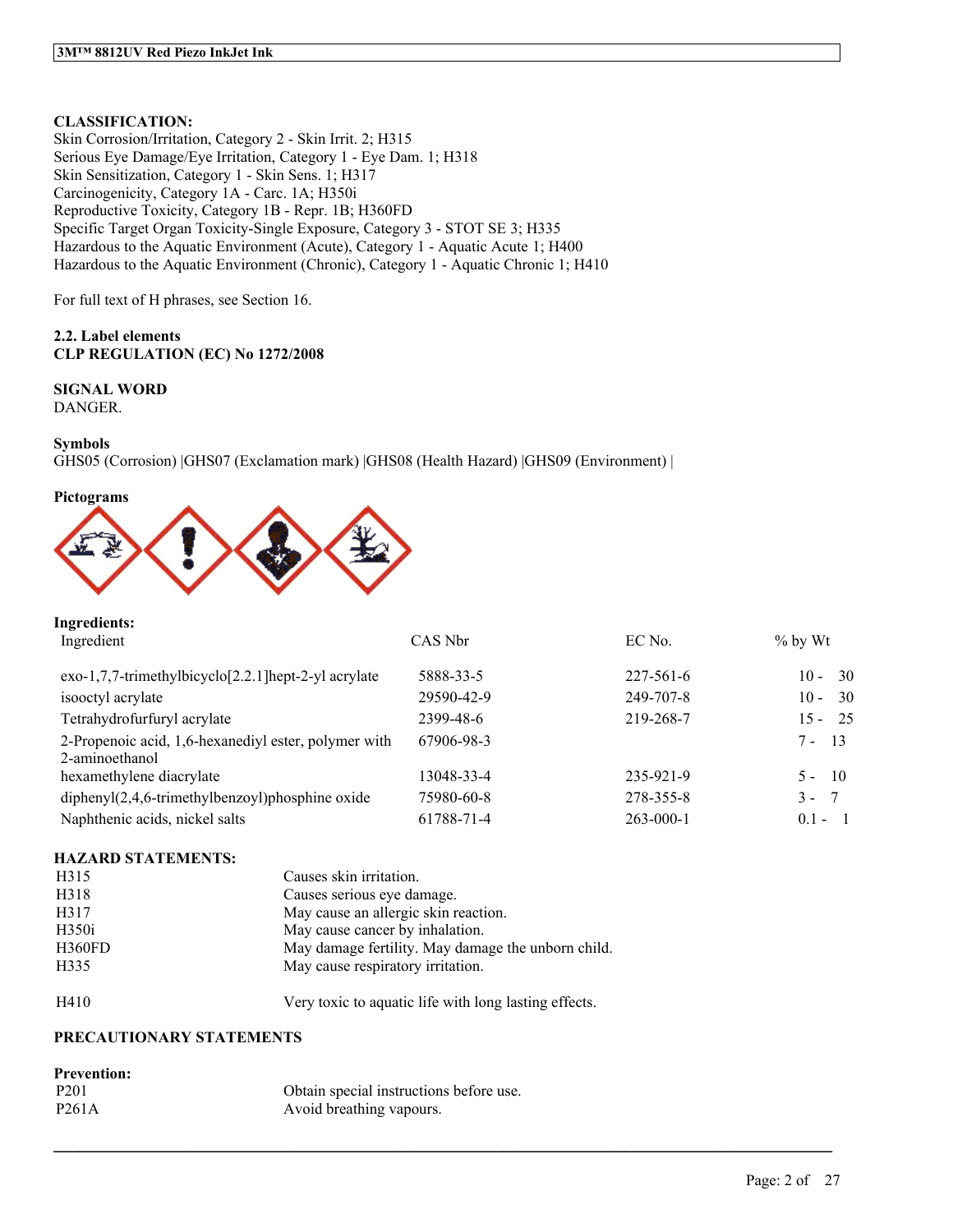| P <sub>273</sub><br><b>P280I</b>         | Avoid release to the environment.<br>Wear protective gloves, eye/face protection, and respiratory protection. |
|------------------------------------------|---------------------------------------------------------------------------------------------------------------|
| <b>Response:</b><br>$P305 + P351 + P338$ | IF IN EYES: Rinse cautiously with water for several minutes. Remove contact lenses, if                        |
| P310                                     | present and easy to do. Continue rinsing.<br>Immediately call a POISON CENTRE or doctor/physician.            |

## **SUPPLEMENTAL INFORMATION:**

### **Supplemental Precautionary Statements:**

Restricted to professional users.

20% of the mixture consists of components of unknown acute oral toxicity.

Contains 20% of components with unknown hazards to the aquatic environment.

#### **2.3. Other hazards**

None known. This material does not contain any substances that are assessed to be a PBT or vPvB

## **SECTION 3: Composition/information on ingredients**

### **3.1. Substances**

Not applicable

### **3.2. Mixtures**

| Ingredient                                                                                             | Identifier(s)                                                                  | $\frac{0}{0}$ | <b>Classification according to Regulation</b><br>(EC) No. 1272/2008 [CLP]                                                                         |
|--------------------------------------------------------------------------------------------------------|--------------------------------------------------------------------------------|---------------|---------------------------------------------------------------------------------------------------------------------------------------------------|
| isooctyl acrylate                                                                                      | (CAS-No.) 29590-42-9<br>(EC-No.) 249-707-8<br>(REACH-No.) 01-<br>2119486988-09 | $10 -$<br>30  | Skin Irrit. 2, H315<br>Eye Irrit. 2, H319<br>STOT SE 3, H335<br>Aquatic Acute 1, H400, M=1<br>Aquatic Chronic 1, H410, M=1<br>Skin Sens. 1B, H317 |
| $exo-1,7,7-$ trimethylbicyclo $[2.2.1]$ hept-2-<br>yl acrylate                                         | (CAS-No.) 5888-33-5<br>(EC-No.) 227-561-6<br>(REACH-No.) 01-<br>2119957862-25  | $10 -$<br>30  | Skin Irrit. 2, H315<br>Eye Irrit. 2, H319<br>STOT SE 3, H335<br>Aquatic Acute 1, H400, M=1<br>Aquatic Chronic 1, H410, M=1<br>Skin Sens. 1B, H317 |
| Tetrahydrofurfuryl acrylate                                                                            | (CAS-No.) 2399-48-6<br>(EC-No.) 219-268-7                                      | $15 -$<br>25  | Aquatic Chronic 2, H411<br><b>EUH071</b><br>Acute Tox. 4, H302<br>Skin Corr. 1C, H314<br>Skin Sens. 1B, H317<br>Repr. 1B, H360Df                  |
| 2-Propenoic acid, 1,6-hexanediyl ester,<br>polymer with 2-aminoethanol                                 | (CAS-No.) 67906-98-3                                                           | 13<br>$7 -$   | Skin Irrit. 2, H315<br>Eye Irrit. 2, H319<br>Skin Sens. 1, H317                                                                                   |
| 2-Propenoic acid, 2-hydroxyethyl ester,<br>polymer with 5-isocyanato-1-<br>$(isocyanatomethyl)-1,3,3-$ | (CAS-No.) 72162-39-1                                                           | 10<br>$1 -$   | Skin Irrit. 2, H315<br>Eye Irrit. 2, H319                                                                                                         |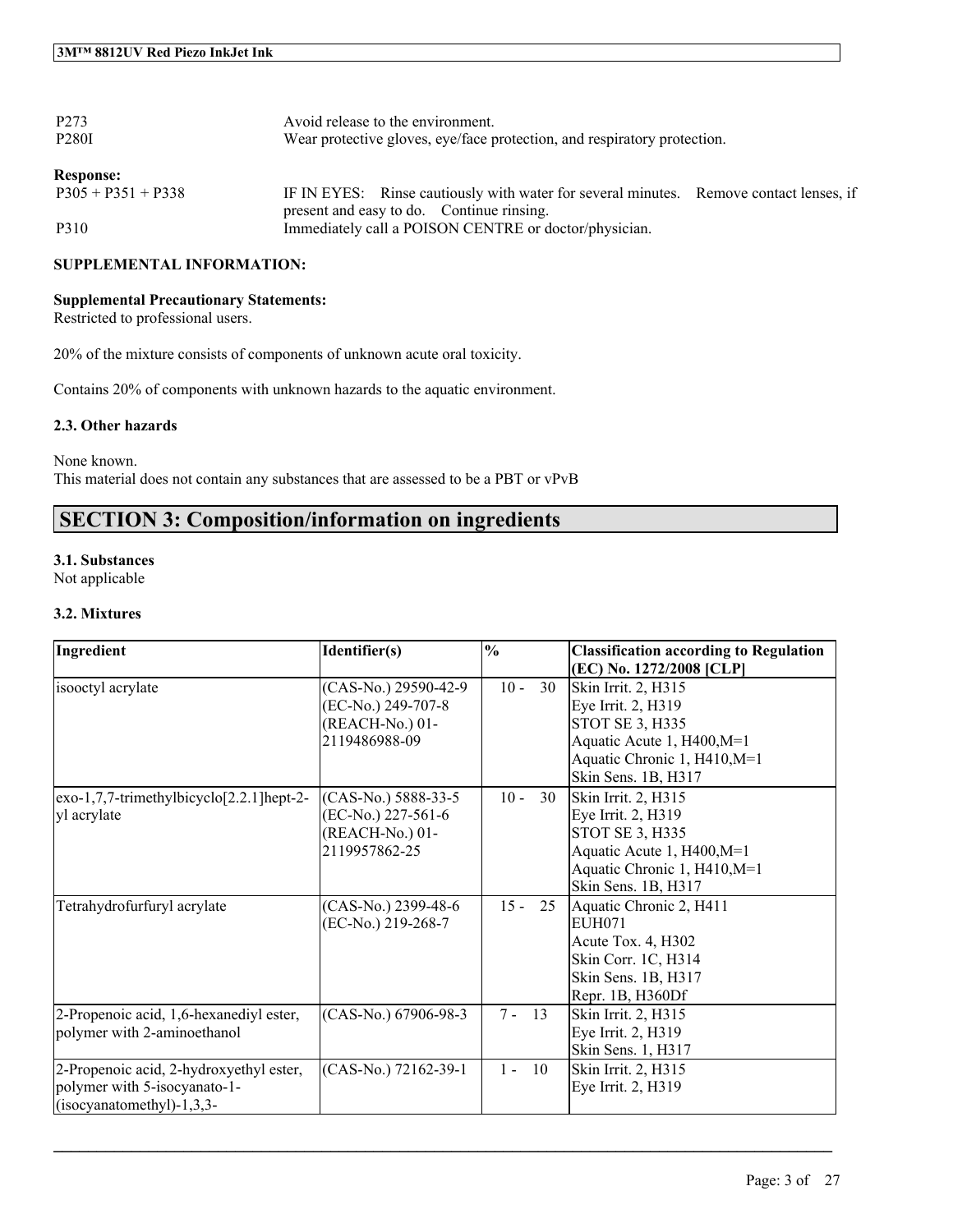| trimethylcyclohexane, 2-oxepanone and<br>2,2'-oxybis[ethanol]          |                                                                                |                  |                                                                                                                                                                                                   |
|------------------------------------------------------------------------|--------------------------------------------------------------------------------|------------------|---------------------------------------------------------------------------------------------------------------------------------------------------------------------------------------------------|
| hexamethylene diacrylate                                               | (CAS-No.) 13048-33-4<br>(EC-No.) 235-921-9<br>(REACH-No.) 01-<br>2119484737-22 | $\frac{1}{5-10}$ | Skin Irrit. 2, H315<br>Eye Irrit. 2, H319<br>Skin Sens. 1, H317<br>Nota D<br>Aquatic Acute 1, H400, M=1<br>Aquatic Chronic 2, H411                                                                |
| Benzophenone                                                           | (CAS-No.) 119-61-9<br>(EC-No.) 204-337-6                                       | $3 - 7$          | Aquatic Chronic 3, H412<br>Acute Tox. 4, H302<br><b>STOT RE 2, H373</b>                                                                                                                           |
| diphenyl $(2,4,6-$<br>trimethylbenzoyl)phosphine oxide                 | (CAS-No.) 75980-60-8<br>(EC-No.) 278-355-8<br>(REACH-No.) 01-<br>2119972295-29 | $3 - 7$          | Skin Sens. 1B, H317<br>Repr. 1B, H360F<br>Aquatic Chronic 2, H411                                                                                                                                 |
| Polyalkyene imine TS# 800967-5312                                      | <b>Trade Secret</b>                                                            | $1 - 5$          | Substance not classified as hazardous                                                                                                                                                             |
| Organic pigment (New Jersey Trade<br>Secret Registry # 04499600-5232P) | <b>Trade Secret</b>                                                            | $1 - 5$          | Substance not classified as hazardous                                                                                                                                                             |
| Naphthenic acids, nickel salts                                         | (CAS-No.) 61788-71-4<br>(EC-No.) 263-000-1                                     | $0.1 - 1$        | Acute Tox. 4, H302<br>Resp. Sens. 1, H334<br>Skin Sens. 1, H317<br>Muta. 2, H341<br>Carc. 1A, H350i<br><b>STOT RE 1, H372</b><br>Aquatic Acute 1, H400, M=10<br>Aquatic Chronic 1, H410, M=10     |
| Camphene                                                               | (CAS-No.) 79-92-5<br>(EC-No.) 201-234-8                                        | ${}_{0.2}$       | Eye Irrit. 2, H319<br>Aquatic Acute 1, H400, M=1<br>Aquatic Chronic 1, H410, M=1                                                                                                                  |
| acrylic acid                                                           | (CAS-No.) 79-10-7<br>(EC-No.) 201-177-9                                        | ${}_{0.2}$       | Flam. Liq. 3, H226<br>Acute Tox. 4, H332<br>Acute Tox. 4, H312<br>Acute Tox. 4, H302<br>Skin Corr. 1A, H314<br>STOT SE 3, H335<br>Aquatic Acute 1, H400, M=1<br>Nota D<br>Aquatic Chronic 2, H411 |
| toluene                                                                | (CAS-No.) 108-88-3<br>(EC-No.) 203-625-9                                       | $< 0.2$          | Flam. Liq. 2, H225<br>Asp. Tox. 1, H304<br>Skin Irrit. 2, H315<br>Repr. 2, H361d<br>STOT SE 3, H336<br><b>STOT RE 2, H373</b><br>Aquatic Chronic 3, H412                                          |

Please see section 16 for the full text of any H statements referred to in this section

## **Specific Concentration Limits**

| Ingredient   | Identifier(s)                                | <b>Specific Concentration Limits</b> |
|--------------|----------------------------------------------|--------------------------------------|
| acrylic acid | $(CAS-No.)$ 79-10-7<br>$[EC-N0$ .) 201-177-9 | $(C \ge 1\%)$ STOT SE 3, H335        |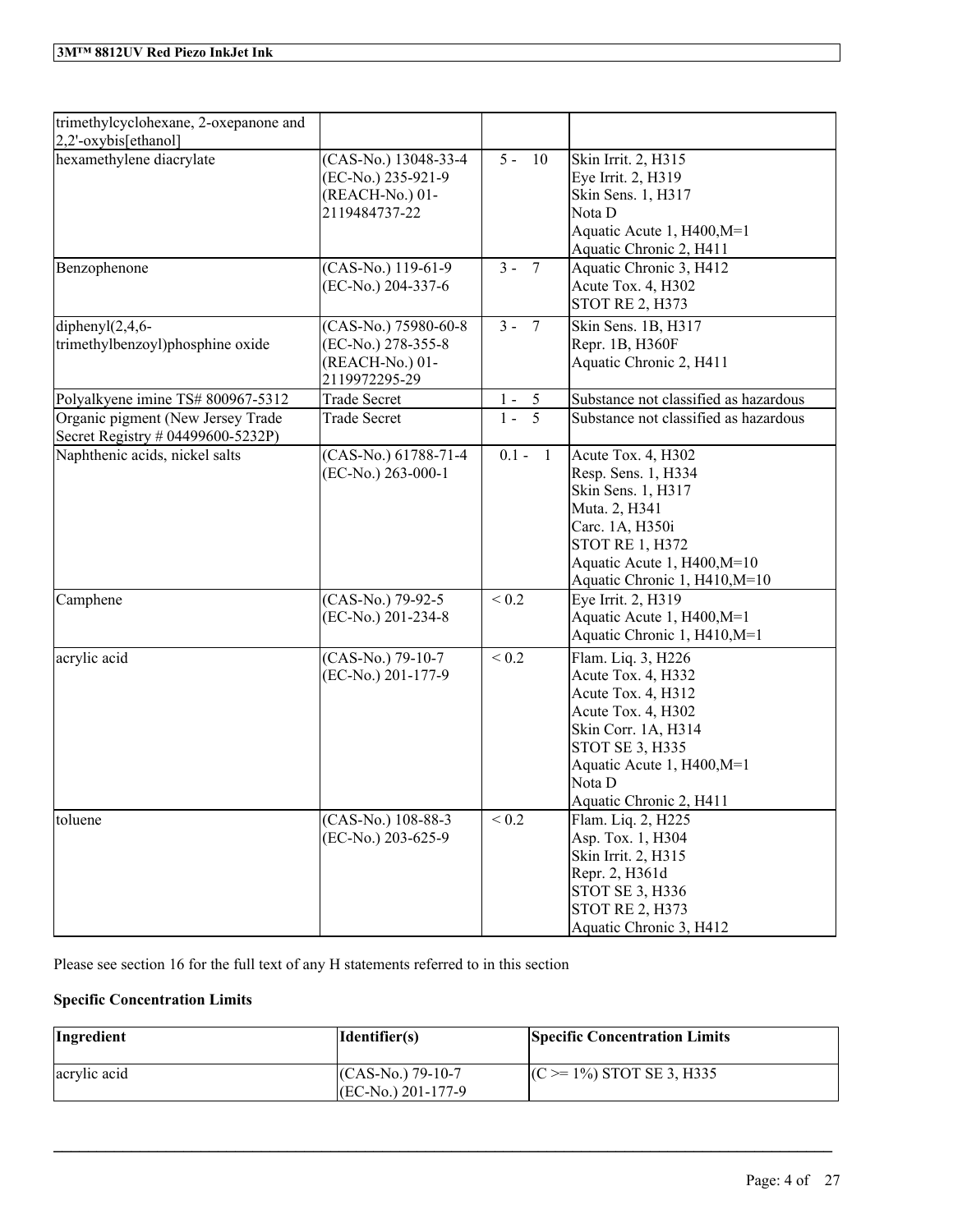| $\left[\frac{exo-1}{7}, \frac{7}{1}$ -trimethylbicyclo $\left[\frac{2}{2}, \frac{1}{1}\right]$ hept-2-yl | $(CAS-N0.) 5888-33-5$  | $(C \ge 10\%)$ STOT SE 3, H335 |
|----------------------------------------------------------------------------------------------------------|------------------------|--------------------------------|
| acrylate                                                                                                 | $ (EC-No.) 227-561-6 $ |                                |
|                                                                                                          | $(REACH-No.) 01-$      |                                |
|                                                                                                          | 2119957862-25          |                                |
| isooctyl acrylate                                                                                        | $(CAS-No.) 29590-42-9$ | $(C \ge 10\%)$ STOT SE 3, H335 |
|                                                                                                          | $ (EC-N0, 249-707-8) $ |                                |
|                                                                                                          | $(REACH-No.) 01-$      |                                |
|                                                                                                          | 2119486988-09          |                                |

For information on ingredient occupational exposure limits or PBT or vPvB status, see sections 8 and 12 of this SDS

## **SECTION 4: First aid measures**

### **4.1. Description of first aid measures**

### **Inhalation**

Remove person to fresh air. If you feel unwell, get medical attention.

### **Skin contact**

Immediately wash with soap and water. Remove contaminated clothing and wash before reuse. If signs/symptoms develop, get medical attention.

### **Eye contact**

Immediately flush with large amounts of water for at least 15 minutes. Remove contact lenses if easy to do. Continue rinsing. Immediately get medical attention.

#### **If swallowed**

Rinse mouth. Do not induce vomiting. Get immediate medical attention.

## **4.2. Most important symptoms and effects, both acute and delayed**

The most important symptoms and effects based on the CLP classification include:

Irritating to the respiratory tract (coughing, sneezing, nasal discharge, headache, hoarseness, and nose and throat pain). Irritation to the skin (localized redness, swelling, itching, and dryness). Allergic skin reaction (redness, swelling, blistering, and itching). Serious damage to the eyes (corneal cloudiness, severe pain, tearing, ulcerations, and significantly impaired or loss of vision).

## **4.3. Indication of any immediate medical attention and special treatment required**

Not applicable.

# **SECTION 5: Fire-fighting measures**

## **5.1. Extinguishing media**

In case of fire: Use a fire fighting agent suitable for ordinary combustible material such as water or foam to extinguish.

 $\mathcal{L}_\mathcal{L} = \mathcal{L}_\mathcal{L} = \mathcal{L}_\mathcal{L} = \mathcal{L}_\mathcal{L} = \mathcal{L}_\mathcal{L} = \mathcal{L}_\mathcal{L} = \mathcal{L}_\mathcal{L} = \mathcal{L}_\mathcal{L} = \mathcal{L}_\mathcal{L} = \mathcal{L}_\mathcal{L} = \mathcal{L}_\mathcal{L} = \mathcal{L}_\mathcal{L} = \mathcal{L}_\mathcal{L} = \mathcal{L}_\mathcal{L} = \mathcal{L}_\mathcal{L} = \mathcal{L}_\mathcal{L} = \mathcal{L}_\mathcal{L}$ 

## **5.2. Special hazards arising from the substance or mixture**

Closed containers exposed to heat from fire may build pressure and explode.

## **Hazardous Decomposition or By-Products**

**Substance Condition**

Carbon monoxide During combustion. Carbon dioxide. During combustion.

#### **5.3. Advice for fire-fighters**

Page: 5 of 27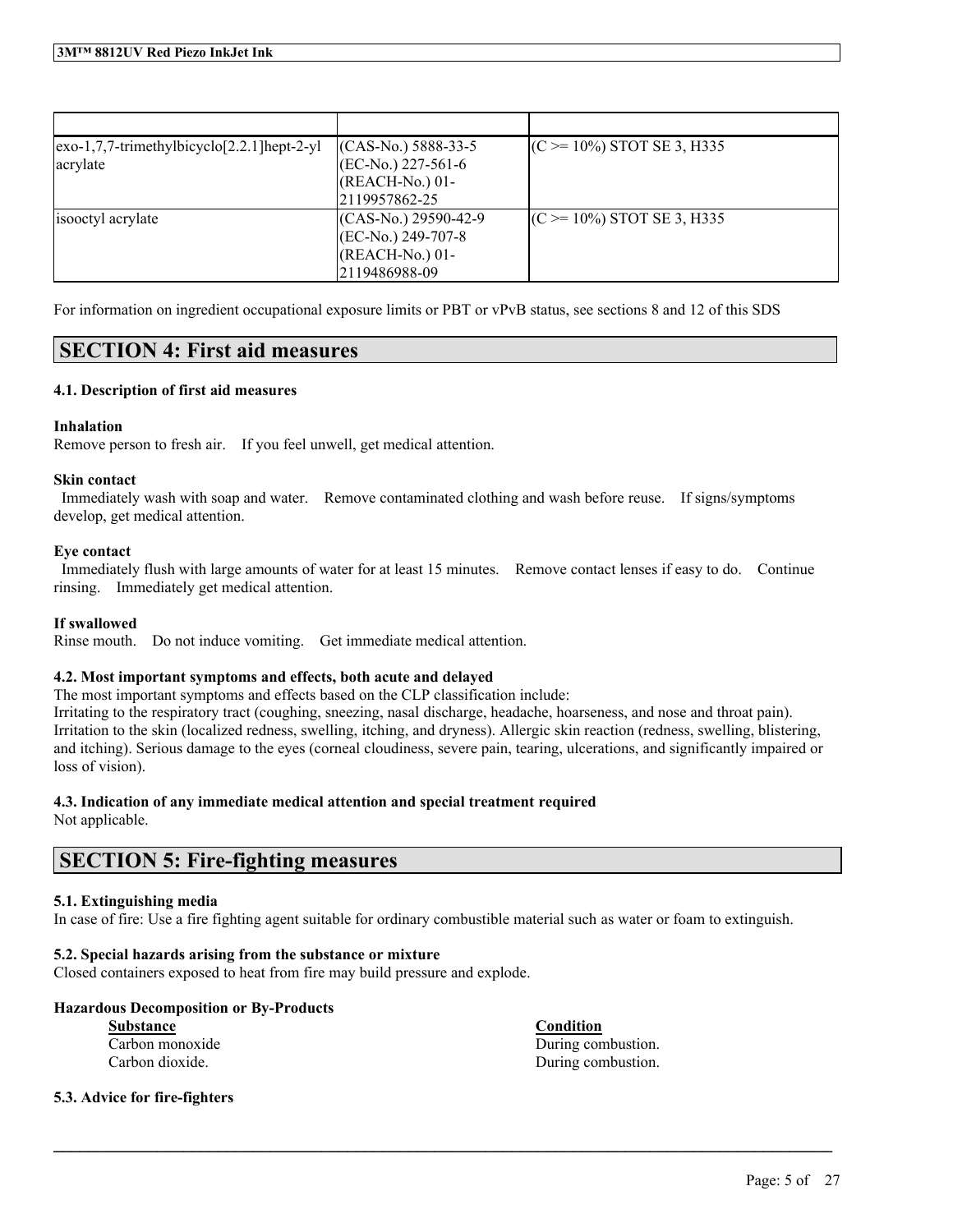Water may not effectively extinguish fire; however, it should be used to keep fire-exposed containers and surfaces cool and prevent explosive rupture. Wear full protective clothing, including helmet, self-contained, positive pressure or pressure demand breathing apparatus, bunker coat and pants, bands around arms, waist and legs, face mask, and protective covering for exposed areas of the head.

## **SECTION 6: Accidental release measures**

#### **6.1. Personal precautions, protective equipment and emergency procedures**

Evacuate area. Ventilate the area with fresh air. For large spill, or spills in confined spaces, provide mechanical ventilation to disperse or exhaust vapours, in accordance with good industrial hygiene practice. Refer to other sections of this SDS for information regarding physical and health hazards, respiratory protection, ventilation, and personal protective equipment.

### **6.2. Environmental precautions**

Avoid release to the environment. For larger spills, cover drains and build dykes to prevent entry into sewer systems or bodies of water.

### **6.3. Methods and material for containment and cleaning up**

Contain spill. Working from around the edges of the spill inward, cover with bentonite, vermiculite, or commercially available inorganic absorbent material. Mix in sufficient absorbent until it appears dry. Remember, adding an absorbent material does not remove a physical, health, or environmental hazard. Collect as much of the spilled material as possible. Place in a closed container approved for transportation by appropriate authorities. Clean up residue with an appropriate solvent selected by a qualified and authorised person. Ventilate the area with fresh air. Read and follow safety precautions on the solvent label and Safety Data Sheet. Seal the container. Dispose of collected material as soon as possible.

### **6.4. Reference to other sections**

Refer to Section 8 and Section 13 for more information

## **SECTION 7: Handling and storage**

## **7.1. Precautions for safe handling**

For industrial/occupational use only. Not for consumer sale or use. Do not handle until all safety precautions have been read and understood. Do not breathe dust/fume/gas/mist/vapours/spray. Do not get in eyes, on skin, or on clothing. Do not eat, drink or smoke when using this product. Wash thoroughly after handling. Contaminated work clothing should not be allowed out of the workplace. Avoid release to the environment. Wash contaminated clothing before reuse. Avoid contact with oxidising agents (eg. chlorine, chromic acid etc.) Use personal protective equipment (eg. gloves, respirators…) as required.

## **7.2. Conditions for safe storage including any incompatibilities**

Store in a well-ventilated place. Keep container tightly closed. Store away from oxidising agents.

## **7.3. Specific end use(s)**

See information in Section 7.1 and 7.2 for handling and storage recommendations. See Section 8 for exposure controls and personal protection recommendations.

## **SECTION 8: Exposure controls/personal protection**

## **8.1 Control parameters**

#### **Occupational exposure limits**

If a component is disclosed in section 3 but does not appear in the table below, an occupational exposure limit is not available for the component.

| Ingredient                  | <b>CAS Nbr</b> | Agency       | Limit type                           | <b>Additional comments</b> |
|-----------------------------|----------------|--------------|--------------------------------------|----------------------------|
| toluene                     | 108-88-3       | UK HSC       | TWA: 191 mg/m <sup>3</sup> (50 ppm); | <b>SKIN</b>                |
|                             |                |              | STEL: $384 \text{ mg/m}^3$ (100 ppm) |                            |
| Tetrahydrofurfuryl acrylate | 2399-48-6      | Manufacturer | $TWA:0.1$ ppm $(0.64)$               | Dermal Sensitizer          |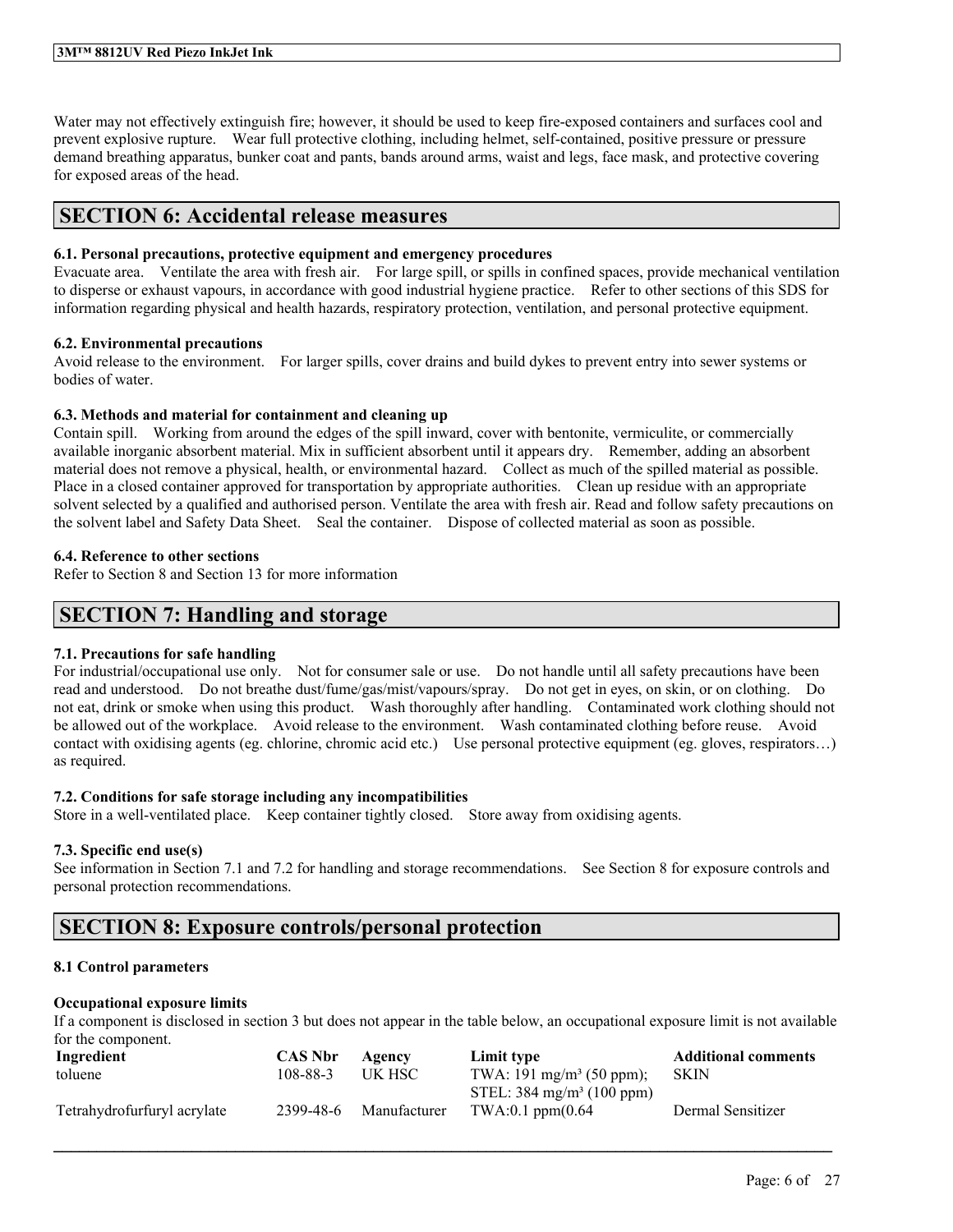|                                                                         |                   | determined | $mg/m3$ ; STEL: 0.3 ppm $(1.91)$<br>mg/m3            |                       |
|-------------------------------------------------------------------------|-------------------|------------|------------------------------------------------------|-----------------------|
| Nickel, water-soluble inorganic<br>compounds, except nickel<br>carbonyl | 61788-71-4 UK HSC |            | TWA $(as Ni):0.1 mg/m3$                              | SKIN; Resp Sensitizer |
| acrylic acid<br><b>IIV HSC · IIV Health and Safety Commission</b>       | $79 - 10 - 7$     | UK HSC     | TWA:29 mg/m3(10)<br>$ppm$ );STEL:59 mg/m3(20<br>ppm) |                       |

UK HSC : UK Health and Safety Commission TWA: Time-Weighted-Average STEL: Short Term Exposure Limit CEIL: Ceiling

## **Biological limit values**

No biological limit values exist for any of the components listed in Section 3 of this safety data sheet.

### **Derived no effect level (DNEL)**

| Ingredient        | Degradation<br><b>Product</b> | Population | Human exposure<br>pattern                                         | <b>DNEL</b>              |
|-------------------|-------------------------------|------------|-------------------------------------------------------------------|--------------------------|
| isooctyl acrylate |                               | Consumer   | Dermal, Long-term<br>exposure (24 hours),<br>Systemic effects     | $0.1$ mg/kg bw/d         |
| isooctyl acrylate |                               | Consumer   | Inhalation, Long-term<br>exposure (24 hours),<br>Systemic effects | 5 mg/m <sup>3</sup>      |
| isooctyl acrylate |                               | Consumer   | Oral, Long-term exposure<br>(24 hours), Systemic<br>effects       | $3$ mg/kg bw/d           |
| isooctyl acrylate |                               | Worker     | Dermal, Long-term<br>exposure (8 hours), Local<br>effects         | $0.0625$ mg/cm2          |
| isooctyl acrylate |                               | Worker     | Dermal, Long-term<br>exposure (8 hours),<br>Systemic effects      | $0.2 \text{ mg/kg}$ bw/d |
| isooctyl acrylate |                               | Worker     | Inhalation, Long-term<br>exposure (8 hours),<br>Systemic effects  | $21 \text{ mg/m}^3$      |

## **Predicted no effect concentrations (PNEC)**

| Ingredient        | Degradation | Compartment                    | <b>PNEC</b>         |
|-------------------|-------------|--------------------------------|---------------------|
|                   | Product     |                                |                     |
| isooctyl acrylate |             | Agricultural soil              | $0.0117$ mg/kg d.w. |
| isooctyl acrylate |             | Air average                    | $3 \text{ mg/m}^3$  |
| isooctyl acrylate |             | Freshwater                     | $0.00065$ mg/l      |
| isooctyl acrylate |             | Freshwater sediments           | $0.101$ mg/kg d.w.  |
| isooctyl acrylate |             | Grassland average              | $0.0117$ mg/kg d.w. |
| isooctyl acrylate |             | Intermittent releases to water | $0.006$ mg/l        |
| isooctyl acrylate |             | Marine water                   | $.00007$ mg/l       |
| isooctyl acrylate |             | Marine water sediments         | $0.002$ mg/kg d.w.  |
| isooctyl acrylate |             | Sewage Treatment Plant         | $10 \text{ mg/l}$   |

**Recommended monitoring procedures:**Information on recommended monitoring procedures can be obtained from UK **HSC**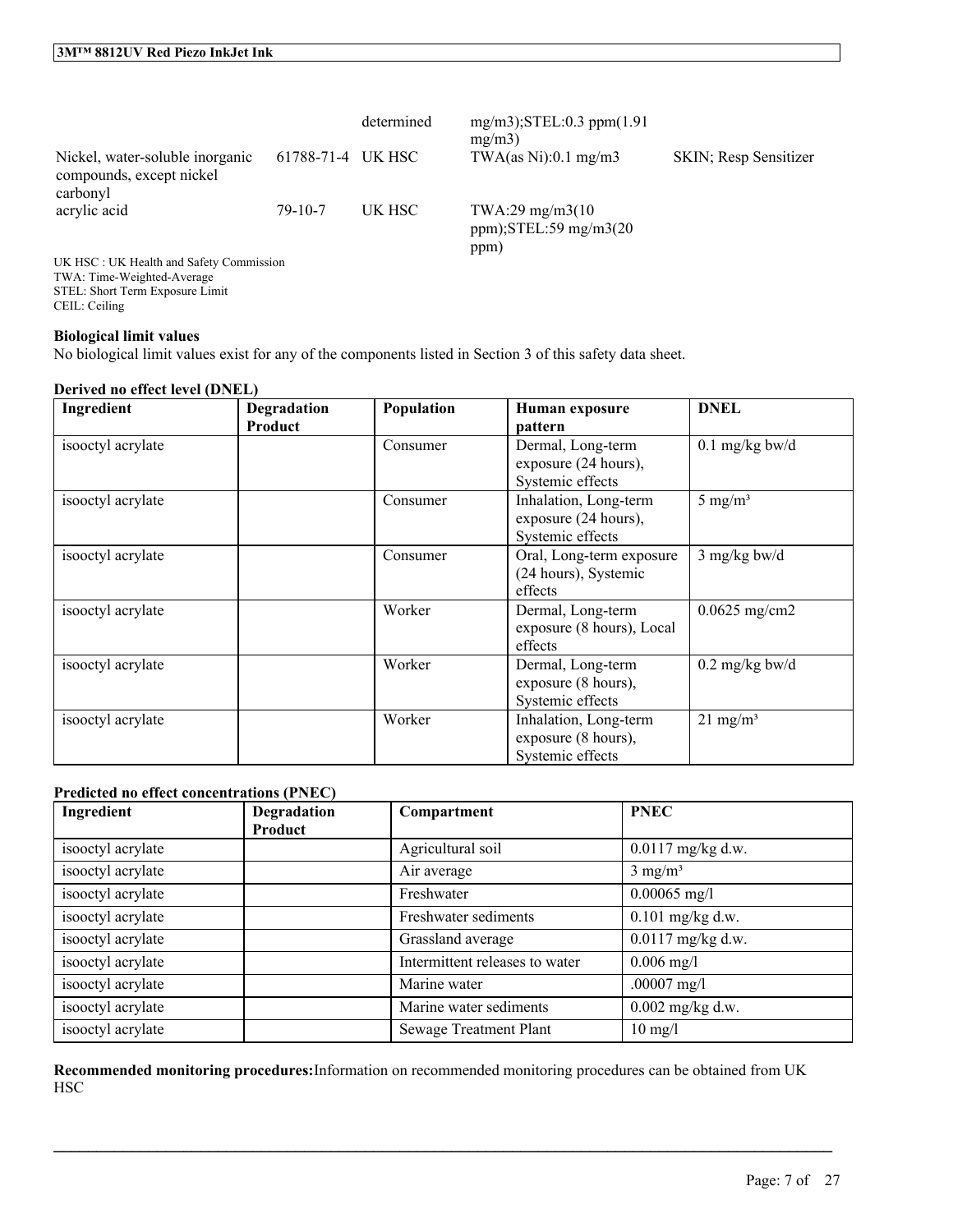### **8.2. Exposure controls**

In addition, refer to the annex for more information.

#### **8.2.1. Engineering controls**

Use general dilution ventilation and/or local exhaust ventilation to control airborne exposures to below relevant Exposure Limits and/or control dust/fume/gas/mist/vapours/spray. If ventilation is not adequate, use respiratory protection equipment.

### **8.2.2. Personal protective equipment (PPE)**

#### **Eye/face protection**

Select and use eve/face protection to prevent contact based on the results of an exposure assessment. The following eve/face protection(s) are recommended: Full face shield. Indirect vented goggles.

*Applicable Norms/Standards* Use eye/face protection conforming to EN 166

#### **Skin/hand protection**

Select and use gloves and/or protective clothing approved to relevant local standards to prevent skin contact based on the results of an exposure assessment. Selection should be based on use factors such as exposure levels, concentration of the substance or mixture, frequency and duration, physical challenges such as temperature extremes, and other use conditions. Consult with your glove and/or protective clothing manufacturer for selection of appropriate compatible gloves/protective clothing. Note: Nitrile gloves may be worn over polymer laminate gloves to improve dexterity. Gloves made from the following material(s) are recommended:

**Material Thickness (mm) Breakthrough Time** Polymer laminate No data available No data available

*Applicable Norms/Standards* Use gloves tested to EN 374

If this product is used in a manner that presents a higher potential for exposure (eg. spraying, high splash potential etc.), then use of protective coveralls may be necessary. Select and use body protection to prevent contact based on the results of an exposure assessment. The following protective clothing material(s) are recommended: Apron - polymer laminate

#### **Respiratory protection**

An exposure assessment may be needed to decide if a respirator is required. If a respirator is needed, use respirators as part of a full respiratory protection program. Based on the results of the exposure assessment, select from the following respirator type(s) to reduce inhalation exposure:

 $\mathcal{L}_\mathcal{L} = \mathcal{L}_\mathcal{L} = \mathcal{L}_\mathcal{L} = \mathcal{L}_\mathcal{L} = \mathcal{L}_\mathcal{L} = \mathcal{L}_\mathcal{L} = \mathcal{L}_\mathcal{L} = \mathcal{L}_\mathcal{L} = \mathcal{L}_\mathcal{L} = \mathcal{L}_\mathcal{L} = \mathcal{L}_\mathcal{L} = \mathcal{L}_\mathcal{L} = \mathcal{L}_\mathcal{L} = \mathcal{L}_\mathcal{L} = \mathcal{L}_\mathcal{L} = \mathcal{L}_\mathcal{L} = \mathcal{L}_\mathcal{L}$ 

Half facepiece or full facepiece air-purifying respirator suitable for organic vapors and particulates, including oily mists

For questions about suitability for a specific application, consult with your respirator manufacturer.

*Applicable Norms/Standards* Use a respirator conforming to EN 140: filter types A & P

**8.2.3. Environmental exposure controls**

Refer to Annex

## **SECTION 9: Physical and chemical properties**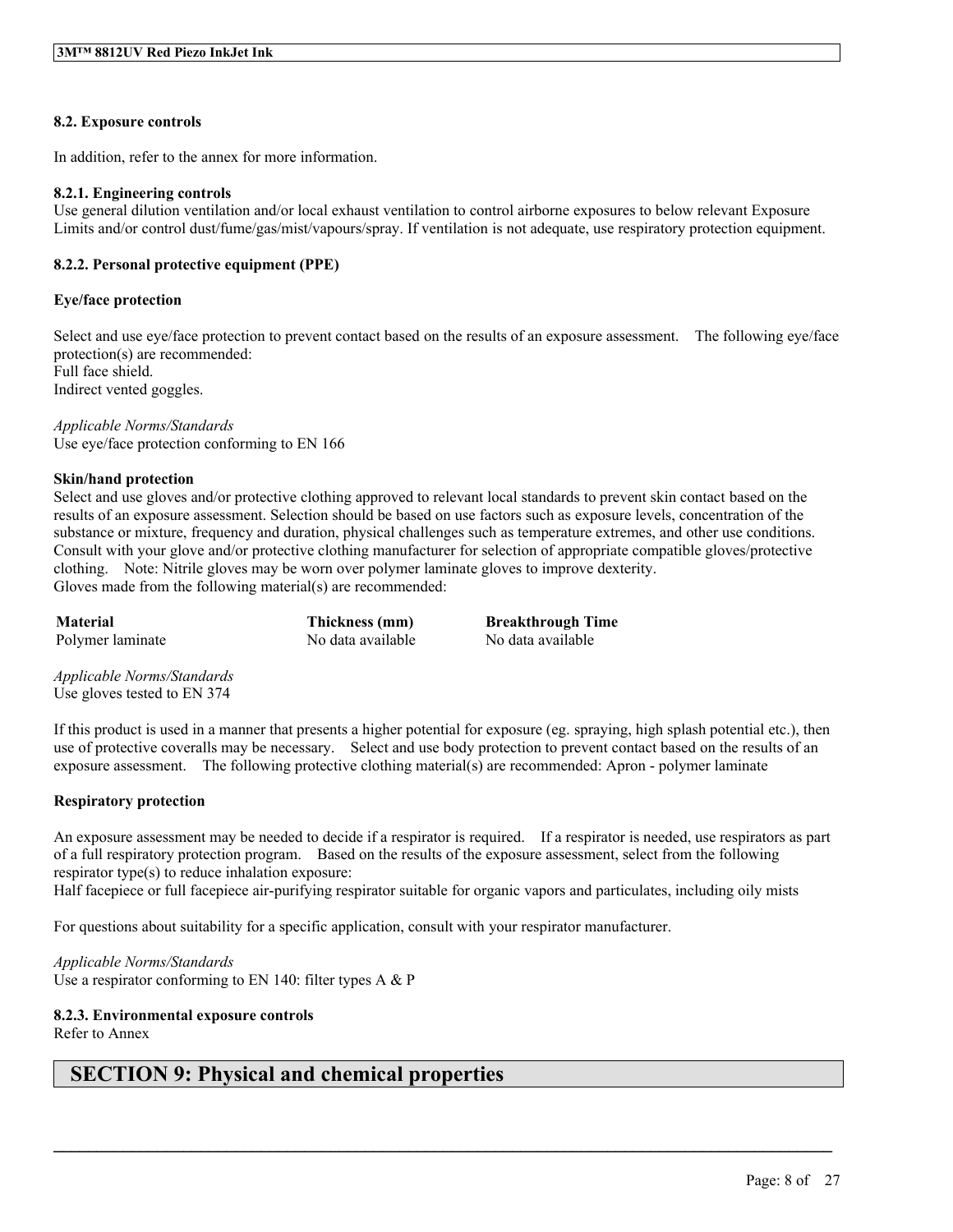**9.1. Information on basic physical and chemical properties Physical state** Liquid. **Specific Physical Form:** Liquid. **Colour** Red **Odor** Acrylate **Odour threshold** *No data available.* **Melting point/freezing point** *Not applicable.* **Boiling point/boiling range** >=93.3 ºC **Flammability (solid, gas)** Not applicable.<br> **Flammable Limits(LEL)** No data available.  $Flammable Limits(LEL)$ **Flammable Limits(UEL)** *No data available.* **Flash point**  $\geq$  =93.3 °C [*Test Method:* Closed Cup] **Autoignition temperature** *No data available.* **Decomposition temperature** *No data available.* **pH** *substance/mixture is non-soluble (in water)* **Kinematic Viscosity** 12.5 mm²/sec **Water solubility** Negligible **Solubility- non-water** *No data available.* **Partition coefficient: n-octanol/water** *No data available.* **Vapour pressure**  $\leq 1,333.2$  Pa  $\left[$  (@ 20 °C ]

**Relative density** 1.04 [*Ref Std:*WATER=1] **Relative Vapor Density** > 1 [*Ref Std:*AIR=1]

**Density** 1.04 g/ml

**9.2. Other information**

**9.2.2 Other safety characteristics EU Volatile Organic Compounds** *No data available.* **Evaporation rate** *No data available.*

# **SECTION 10: Stability and reactivity**

#### **10.1 Reactivity**

This material may be reactive with certain agents under certain conditions - see the remaining headings in this section

**10.2 Chemical stability** Stable.

**10.3 Possibility of hazardous reactions** Hazardous polymerisation may occur. (Upon depletion of inhibitor or exposure to heat)

**10.4 Conditions to avoid** Light.

# **10.5 Incompatible materials**

Strong oxidising agents.

## **10.6 Hazardous decomposition products**

**Substance Condition** None known.

 $\mathcal{L}_\mathcal{L} = \mathcal{L}_\mathcal{L} = \mathcal{L}_\mathcal{L} = \mathcal{L}_\mathcal{L} = \mathcal{L}_\mathcal{L} = \mathcal{L}_\mathcal{L} = \mathcal{L}_\mathcal{L} = \mathcal{L}_\mathcal{L} = \mathcal{L}_\mathcal{L} = \mathcal{L}_\mathcal{L} = \mathcal{L}_\mathcal{L} = \mathcal{L}_\mathcal{L} = \mathcal{L}_\mathcal{L} = \mathcal{L}_\mathcal{L} = \mathcal{L}_\mathcal{L} = \mathcal{L}_\mathcal{L} = \mathcal{L}_\mathcal{L}$ 

Refer to section 5.2 for hazardous decomposition products during combustion.

# **SECTION 11: Toxicological information**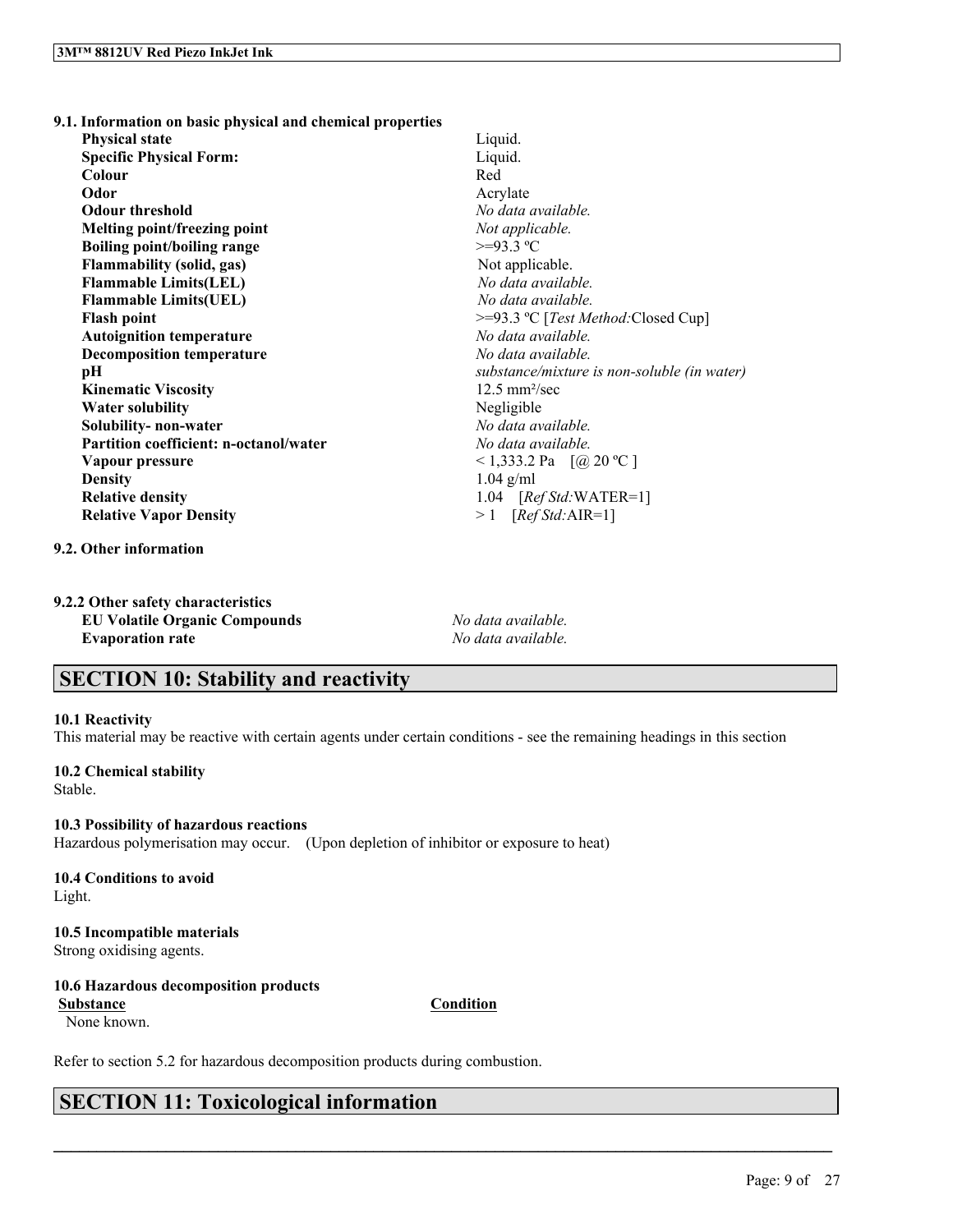The information below may not agree with the EU material classification in Section 2 and/or the ingredient classifications in Section 3 if specific ingredient classifications are mandated by a competent authority. In addition, statements and data presented in Section 11 are based on UN GHS calculation rules and classifications derived from **internal hazard assessments.**

#### **11.1. Information on hazard classes as defined in Regulation (EC) No 1272/2008**

#### **Signs and Symptoms of Exposure**

#### Based on test data and/or information on the components, this material may produce the following health effects:

#### **Inhalation**

Respiratory tract irritation: Signs/symptoms may include cough, sneezing, nasal discharge, headache, hoarseness, and nose and throat pain. May cause additional health effects (see below).

### **Skin contact**

Skin Irritation: Signs/symptoms may include localised redness, swelling, itching, dryness, cracking, blistering, and pain. Allergic skin reaction (non-photo induced): Signs/symptoms may include redness, swelling, blistering, and itching. May cause additional health effects (see below).

#### **Eye contact**

Corrosive (eye burns): Signs/symptoms may include cloudy appearance of the cornea, chemical burns, severe pain, tearing, ulcerations, significantly impaired vision or complete loss of vision.

### **Ingestion**

May be harmful if swallowed.

Gastrointestinal corrosion: Signs/symptoms may include severe mouth, throat and abdominal pain, nausea, vomiting, and diarrhea; blood in the faeces and/or vomitus may also be seen. May cause additional health effects (see below).

## **Additional Health Effects:**

#### **Prolonged or repeated exposure may cause target organ effects:**

Kidney/Bladder effects: Signs/symptoms may include changes in urine production, abdominal or lower back pain, increased protein in urine, increased blood urea nitrogen (BUN), blood in urine, and painful urination. Dermal effects: Signs/symptoms may include redness, itching, acne, or bumps on the skin.

## **Reproductive/Developmental Toxicity:**

Contains a chemical or chemicals which can cause birth defects or other reproductive harm.

## **Carcinogenicity:**

Contains a chemical or chemicals which can cause cancer.

#### **Toxicological Data**

If a component is disclosed in section 3 but does not appear in a table below, either no data are available for that endpoint or the data are not sufficient for classification.

## **Acute Toxicity**

| Name                                                       | Route     | <b>Species</b> | Value                                                  |
|------------------------------------------------------------|-----------|----------------|--------------------------------------------------------|
| Overall product                                            | Dermal    |                | No data available; calculated $ATE > 5,000$ mg/kg      |
| Overall product                                            | Ingestion |                | No data available; calculated ATE $\geq 2,000 - 5,000$ |
|                                                            |           |                | mg/kg                                                  |
| Tetrahydrofurfuryl acrylate                                | Ingestion | Rat            | $LD50$ 882 mg/kg                                       |
| isooctyl acrylate                                          | Dermal    | Rabbit         | $LD50 > 2,000$ mg/kg                                   |
| isooctvl acrylate                                          | Ingestion | Rat            | $LD50 > 5,000$ mg/kg                                   |
| $exo-1,7,7-$ trimethylbicyclo $[2.2.1]$ hept-2-yl acrylate | Dermal    | Rabbit         | $LD50 > 5,000$ mg/kg                                   |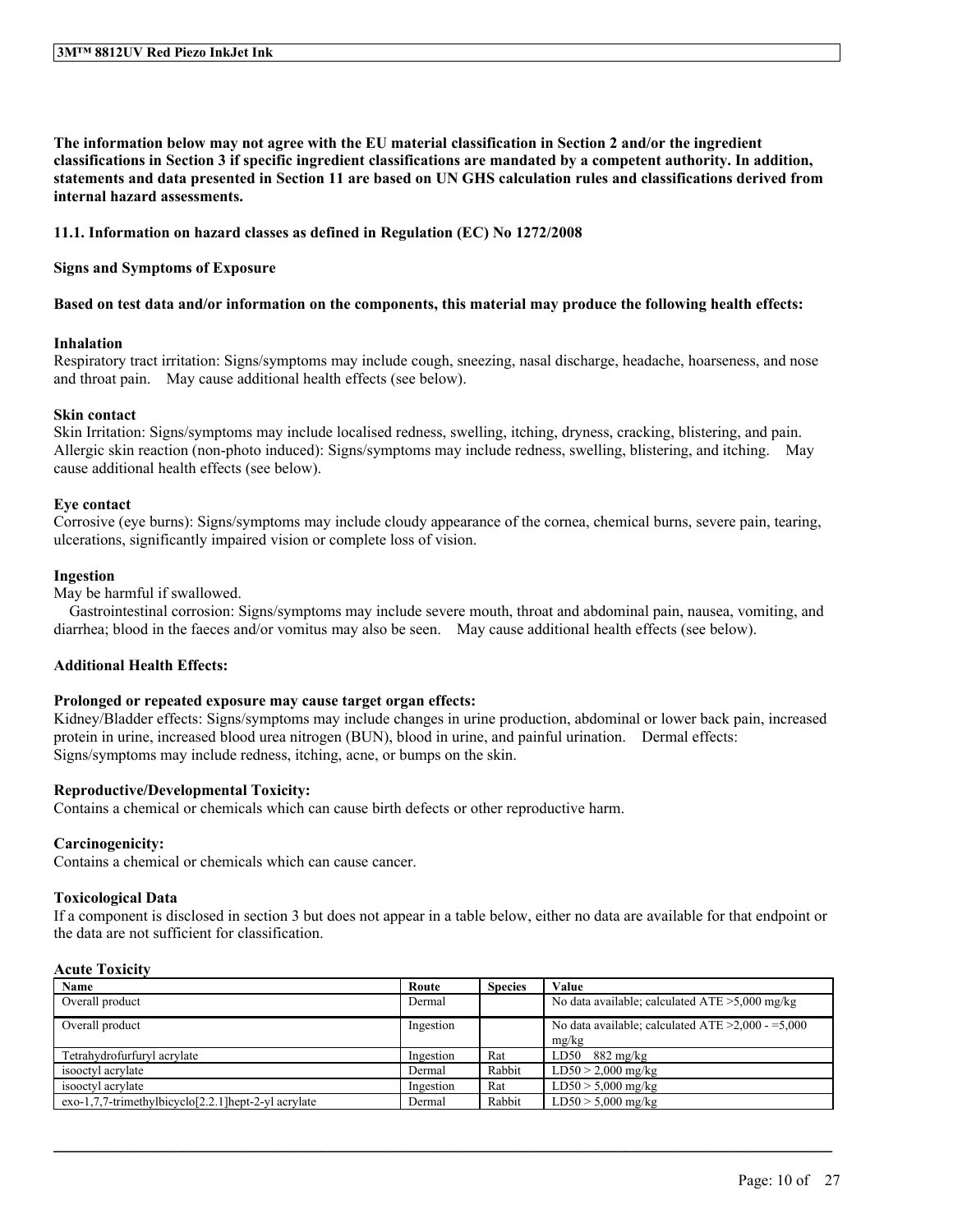## **3M™ 8812UV Red Piezo InkJet Ink**

| $exo-1,7,7-$ trimethylbicyclo <sup>[2.2.1]</sup> hept-2-yl acrylate     | Ingestion                             | Rat                               | LD50<br>$4,350$ mg/kg                |
|-------------------------------------------------------------------------|---------------------------------------|-----------------------------------|--------------------------------------|
| hexamethylene diacrylate                                                | Dermal                                | Rabbit                            | LD50<br>$3,636$ mg/kg                |
| hexamethylene diacrylate                                                | Ingestion                             | Rat                               | $LD50 > 5,000$ mg/kg                 |
| Organic pigment (New Jersey Trade Secret Registry # 04499600-<br>5232P) | Dermal                                |                                   | LD50 estimated to be $> 5,000$ mg/kg |
| Organic pigment (New Jersey Trade Secret Registry # 04499600-<br>5232P) | Inhalation-<br>Dust/Mist              |                                   | LC50 estimated to be $> 12.5$ mg/l   |
| Organic pigment (New Jersey Trade Secret Registry # 04499600-<br>5232P) | Ingestion                             |                                   | LD50 estimated to be $>$ 5,000 mg/kg |
| $dipheny I(2,4,6-trimethylbenzoyl)phosphine oxide$                      | Dermal                                | Professio<br>nal<br>judgeme<br>nt | LD50 estimated to be $>$ 5,000 mg/kg |
| $dipheny I(2,4,6-trimethylbenzoyl)phosphine oxide$                      | Ingestion                             | Rat                               | $LD50 > 5,000$ mg/kg                 |
| Benzophenone                                                            | Dermal                                | Rabbit                            | LD50<br>$3,535$ mg/kg                |
| Benzophenone                                                            | Ingestion                             | Rat                               | LD50<br>$1,900$ mg/kg                |
| Naphthenic acids, nickel salts                                          | Ingestion                             | Rat                               | LD50<br>$419 \text{ mg/kg}$          |
| acrylic acid                                                            | Dermal                                | Rabbit                            | $LD50 > 2,000$ mg/kg                 |
| acrylic acid                                                            | Inhalation-<br>Dust/Mist<br>(4 hours) | Rat                               | $LC50 - 3.8$ mg/l                    |
| acrylic acid                                                            | Ingestion                             | Rat                               | LD50<br>$1,250$ mg/kg                |
| toluene                                                                 | Dermal                                | Rat                               | LD50<br>$12,000 \,\mathrm{mg/kg}$    |
| toluene                                                                 | Inhalation-                           | Rat                               | LC50<br>$30 \text{ mg/l}$            |
|                                                                         | Vapour (4<br>hours)                   |                                   |                                      |
| toluene                                                                 | Ingestion                             | Rat                               | LD50 $5,550$ mg/kg                   |

ATE = acute toxicity estimate

## **Skin Corrosion/Irritation**

| Name                                                                                                                                                            | <b>Species</b>                               | Value                     |
|-----------------------------------------------------------------------------------------------------------------------------------------------------------------|----------------------------------------------|---------------------------|
| Overall product                                                                                                                                                 | Professio<br>nal<br>judgemen                 | Irritant                  |
| Tetrahydrofurfuryl acrylate                                                                                                                                     | Rabbit                                       | Corrosive                 |
| isooctyl acrylate                                                                                                                                               | In vitro<br>data                             | No significant irritation |
| exo-1,7,7-trimethylbicyclo[2.2.1]hept-2-yl acrylate                                                                                                             | Rabbit                                       | Minimal irritation        |
| 2-Propenoic acid, 1,6-hexanediyl ester, polymer with 2-aminoethanol                                                                                             | similar<br>compoun<br>$\mathrm{d}\mathrm{s}$ | Irritant                  |
| 2-Propenoic acid, 2-hydroxyethyl ester, polymer with 5-isocyanato-1-<br>(isocyanatomethyl)-1,3,3-trimethylcyclohexane, 2-oxepanone and 2,2'-<br>oxybis[ethanol] | similar<br>compoun<br>$\mathrm{d}\mathrm{s}$ | Irritant                  |
| hexamethylene diacrylate                                                                                                                                        | Rabbit                                       | Irritant                  |
| Organic pigment (New Jersey Trade Secret Registry # 04499600-5232P)                                                                                             | Professio<br>nal<br>judgemen                 | No significant irritation |
| diphenyl(2,4,6-trimethylbenzoyl)phosphine oxide                                                                                                                 | Rabbit                                       | No significant irritation |
| Benzophenone                                                                                                                                                    | Rabbit                                       | No significant irritation |
| Naphthenic acids, nickel salts                                                                                                                                  | Professio<br>nal<br>judgemen                 | Minimal irritation        |
| acrylic acid                                                                                                                                                    | Rabbit                                       | Corrosive                 |
| toluene                                                                                                                                                         | Rabbit                                       | Irritant                  |

## **Serious Eye Damage/Irritation**

| <b>Name</b>                 | <b>Species</b>       | Value         |
|-----------------------------|----------------------|---------------|
|                             |                      |               |
| Tetrahydrofurfuryl acrylate | Rabbit               | Corrosive     |
| isooctyl acrylate           | $\cdot$ .<br>similar | Mild irritant |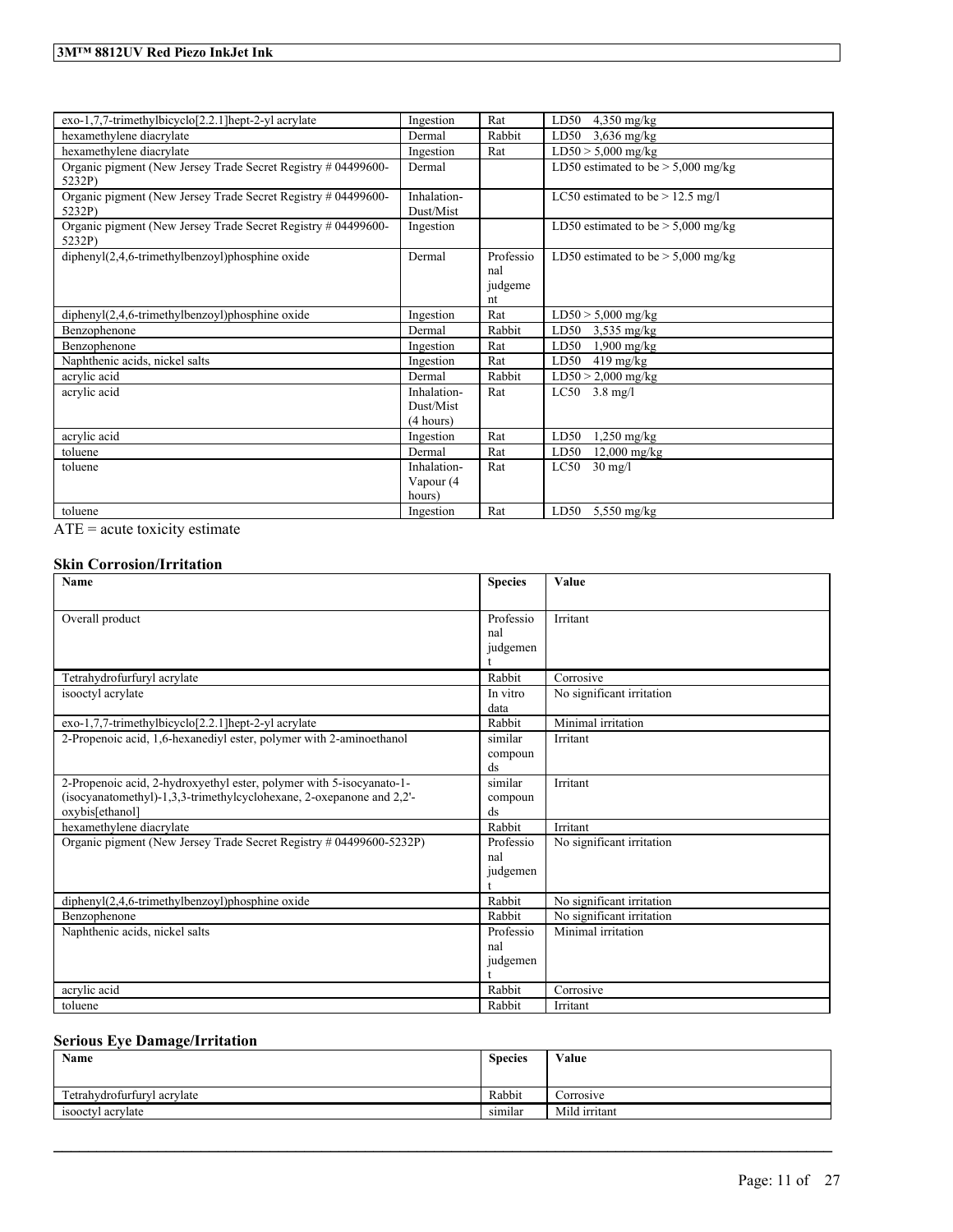|                                                                                                                                                                 | health<br>hazards            |                           |
|-----------------------------------------------------------------------------------------------------------------------------------------------------------------|------------------------------|---------------------------|
| exo-1,7,7-trimethylbicyclo[2.2.1] hept-2-yl acrylate                                                                                                            | Rabbit                       | Mild irritant             |
| 2-Propenoic acid, 1,6-hexanediyl ester, polymer with 2-aminoethanol                                                                                             | similar<br>compoun<br>ds     | Severe irritant           |
| 2-Propenoic acid, 2-hydroxyethyl ester, polymer with 5-isocyanato-1-<br>(isocyanatomethyl)-1,3,3-trimethylcyclohexane, 2-oxepanone and 2,2'-<br>oxybis[ethanol] | similar<br>compoun<br>ds     | Severe irritant           |
| hexamethylene diacrylate                                                                                                                                        | Rabbit                       | Moderate irritant         |
| Organic pigment (New Jersey Trade Secret Registry # 04499600-5232P)                                                                                             | Professio<br>nal<br>judgemen | No significant irritation |
| $dipheny I(2,4,6-trimethylbenzoyl)phosphine oxide$                                                                                                              | Rabbit                       | No significant irritation |
| Benzophenone                                                                                                                                                    | Rabbit                       | Mild irritant             |
| Naphthenic acids, nickel salts                                                                                                                                  | Professio<br>nal<br>judgemen | Mild irritant             |
| Camphene                                                                                                                                                        | Rabbit                       | Moderate irritant         |
| acrylic acid                                                                                                                                                    | Rabbit                       | Corrosive                 |
| toluene                                                                                                                                                         | Rabbit                       | Moderate irritant         |

## **Skin Sensitisation**

| Name                                                                | <b>Species</b>               | Value          |
|---------------------------------------------------------------------|------------------------------|----------------|
|                                                                     |                              |                |
| Tetrahydrofurfuryl acrylate                                         | Professio<br>nal<br>judgemen | Sensitising    |
| isooctyl acrylate                                                   | Mouse                        | Sensitising    |
| exo-1,7,7-trimethylbicyclo[2.2.1]hept-2-yl acrylate                 | Mouse                        | Sensitising    |
| 2-Propenoic acid, 1,6-hexanediyl ester, polymer with 2-aminoethanol | similar<br>compoun<br>ds     | Sensitising    |
| hexamethylene diacrylate                                            | Guinea<br>pig                | Sensitising    |
| diphenyl(2,4,6-trimethylbenzoyl)phosphine oxide                     | Mouse                        | Sensitising    |
| Benzophenone                                                        | Guinea<br>pig                | Not classified |
| Naphthenic acids, nickel salts                                      | similar<br>compoun<br>ds     | Sensitising    |
| acrylic acid                                                        | Guinea<br>pig                | Not classified |
| toluene                                                             | Guinea<br>pig                | Not classified |

## **Respiratory Sensitisation**

| Name                           | <b>Species</b> | Value       |
|--------------------------------|----------------|-------------|
|                                |                |             |
| Naphthenic acids, nickel salts | Professio      | Sensitising |
|                                | nal            |             |
|                                | judgemen       |             |
|                                |                |             |

## **Germ Cell Mutagenicity**

| Name<br>Route                                              |          | Value                                                                           |
|------------------------------------------------------------|----------|---------------------------------------------------------------------------------|
|                                                            |          |                                                                                 |
| Tetrahydrofurfuryl acrylate                                | In Vitro | Not mutagenic                                                                   |
| isooctyl acrylate                                          | In Vitro | Some positive data exist, but the data are not<br>sufficient for classification |
| $exo-1,7,7-$ trimethylbicyclo $[2,2,1]$ hept-2-yl acrylate | In Vitro | Not mutagenic                                                                   |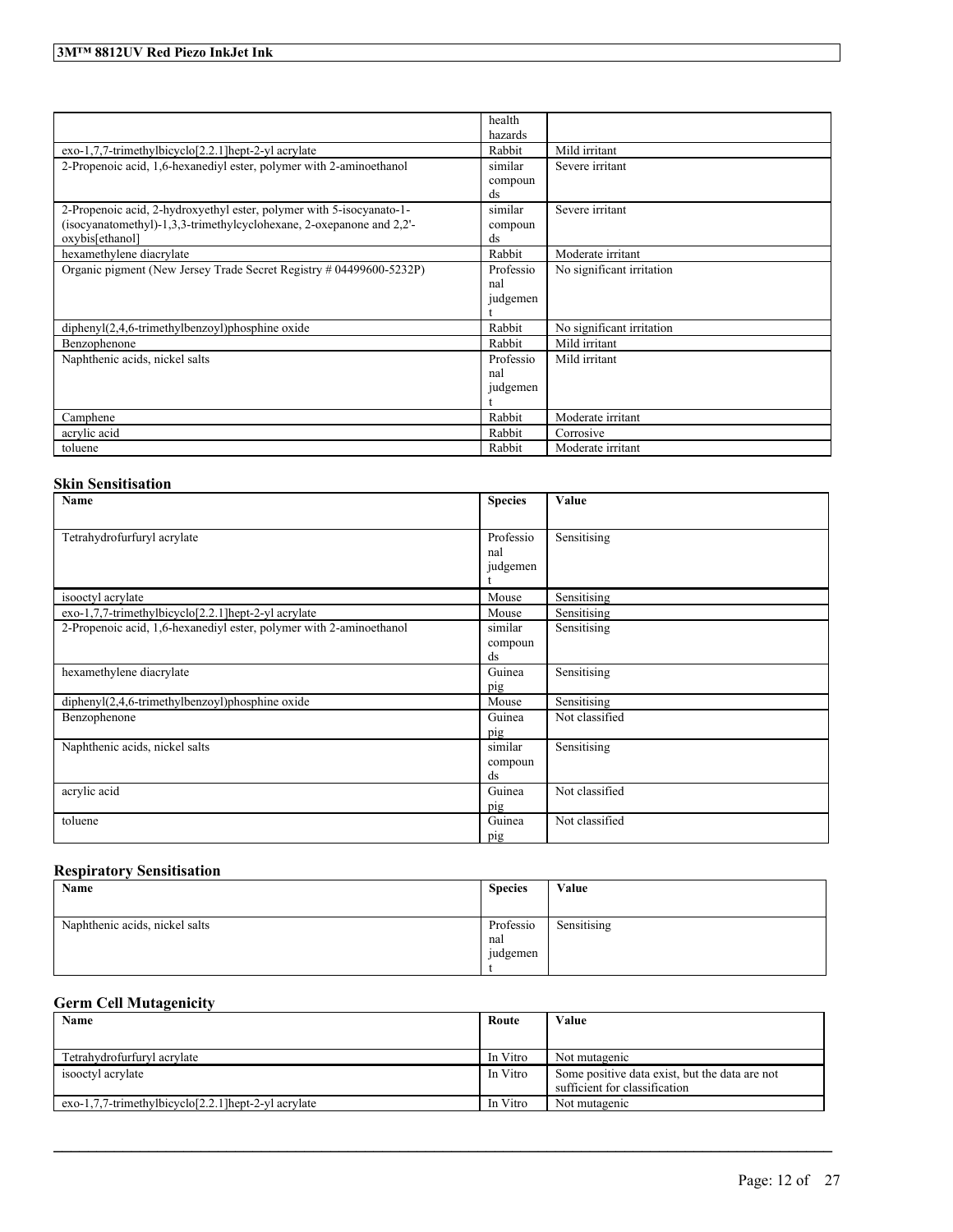## **3M™ 8812UV Red Piezo InkJet Ink**

| hexamethylene diacrylate                           | In Vitro | Some positive data exist, but the data are not<br>sufficient for classification |  |  |
|----------------------------------------------------|----------|---------------------------------------------------------------------------------|--|--|
| $dipheny I(2,4,6-trimethylbenzoyl)phosphine oxide$ | In Vitro | Not mutagenic                                                                   |  |  |
| Benzophenone                                       | In Vitro | Not mutagenic                                                                   |  |  |
| Benzophenone                                       | In vivo  | Not mutagenic                                                                   |  |  |
| Naphthenic acids, nickel salts                     | In Vitro | Some positive data exist, but the data are not<br>sufficient for classification |  |  |
| Naphthenic acids, nickel salts                     | In vivo  | Mutagenic                                                                       |  |  |
| acrylic acid                                       | In vivo  | Not mutagenic                                                                   |  |  |
| acrylic acid                                       | In Vitro | Some positive data exist, but the data are not<br>sufficient for classification |  |  |
| toluene                                            | In Vitro | Not mutagenic                                                                   |  |  |
| toluene                                            | In vivo  | Not mutagenic                                                                   |  |  |

## **Carcinogenicity**

| Name                           | Route      | <b>Species</b> | Value                                          |
|--------------------------------|------------|----------------|------------------------------------------------|
| isooctyl acrylate              | Dermal     | Mouse          | Not carcinogenic                               |
| hexamethylene diacrylate       | Dermal     | Mouse          | Not carcinogenic                               |
| Benzophenone                   | Dermal     | Multiple       | Not carcinogenic                               |
|                                |            | animal         |                                                |
|                                |            | species        |                                                |
| Benzophenone                   | Ingestion  | Multiple       | Carcinogenic.                                  |
|                                |            | animal         |                                                |
|                                |            | species        |                                                |
| Naphthenic acids, nickel salts | Inhalation | similar        | Carcinogenic.                                  |
|                                |            | compoun        |                                                |
|                                |            | ds             |                                                |
| acrylic acid                   | Ingestion  | Rat            | Not carcinogenic                               |
| acrylic acid                   | Dermal     | Mouse          | Some positive data exist, but the data are not |
|                                |            |                | sufficient for classification                  |
| toluene                        | Dermal     | Mouse          | Some positive data exist, but the data are not |
|                                |            |                | sufficient for classification                  |
| toluene                        | Ingestion  | Rat            | Some positive data exist, but the data are not |
|                                |            |                | sufficient for classification                  |
| toluene                        | Inhalation | Mouse          | Some positive data exist, but the data are not |
|                                |            |                | sufficient for classification                  |

# **Reproductive Toxicity**

## **Reproductive and/or Developmental Effects**

| Name                                       | Route      | Value                                  | <b>Species</b> | <b>Test result</b>            | <b>Exposure</b><br><b>Duration</b>    |
|--------------------------------------------|------------|----------------------------------------|----------------|-------------------------------|---------------------------------------|
| Tetrahydrofurfuryl acrylate                | Ingestion  | Toxic to female reproduction           | Rat            | <b>NOAEL 50</b><br>mg/kg/day  | premating<br>into lactation           |
| Tetrahydrofurfuryl acrylate                | Dermal     | Toxic to male reproduction             | Rat            | <b>NOAEL 100</b><br>mg/kg/day | 90 days                               |
| Tetrahydrofurfuryl acrylate                | Ingestion  | Toxic to male reproduction             | Rat            | <b>NOAEL 35</b><br>mg/kg/day  | 90 days                               |
| Tetrahydrofurfuryl acrylate                | Inhalation | Toxic to male reproduction             | Rat            | NOAEL 0.6<br>mg/l             | 90 days                               |
| Tetrahydrofurfuryl acrylate                | Ingestion  | Toxic to development                   | Rat            | <b>NOAEL 50</b><br>mg/kg/day  | premating<br>into lactation           |
| isooctyl acrylate                          | Dermal     | Not classified for female reproduction | Rat            | <b>NOAEL 57</b><br>mg/kg/day  | premating $\&$<br>during<br>gestation |
| isooctyl acrylate                          | Dermal     | Not classified for male reproduction   | Rat            | <b>NOAEL 57</b><br>mg/kg/day  | premating $\&$<br>during<br>gestation |
| isooctyl acrylate                          | Dermal     | Not classified for development         | Rat            | <b>NOAEL 57</b><br>mg/kg/day  | premating $&$<br>during<br>gestation  |
| isooctyl acrylate                          | Ingestion  | Not classified for development         | Rat            | NOAEL<br>1,000<br>mg/kg/day   | during<br>organogenesis               |
| exo-1,7,7-trimethylbicyclo[2.2.1]hept-2-yl | Ingestion  | Not classified for male reproduction   | Rat            | <b>NOAEL 500</b>              | 31 days                               |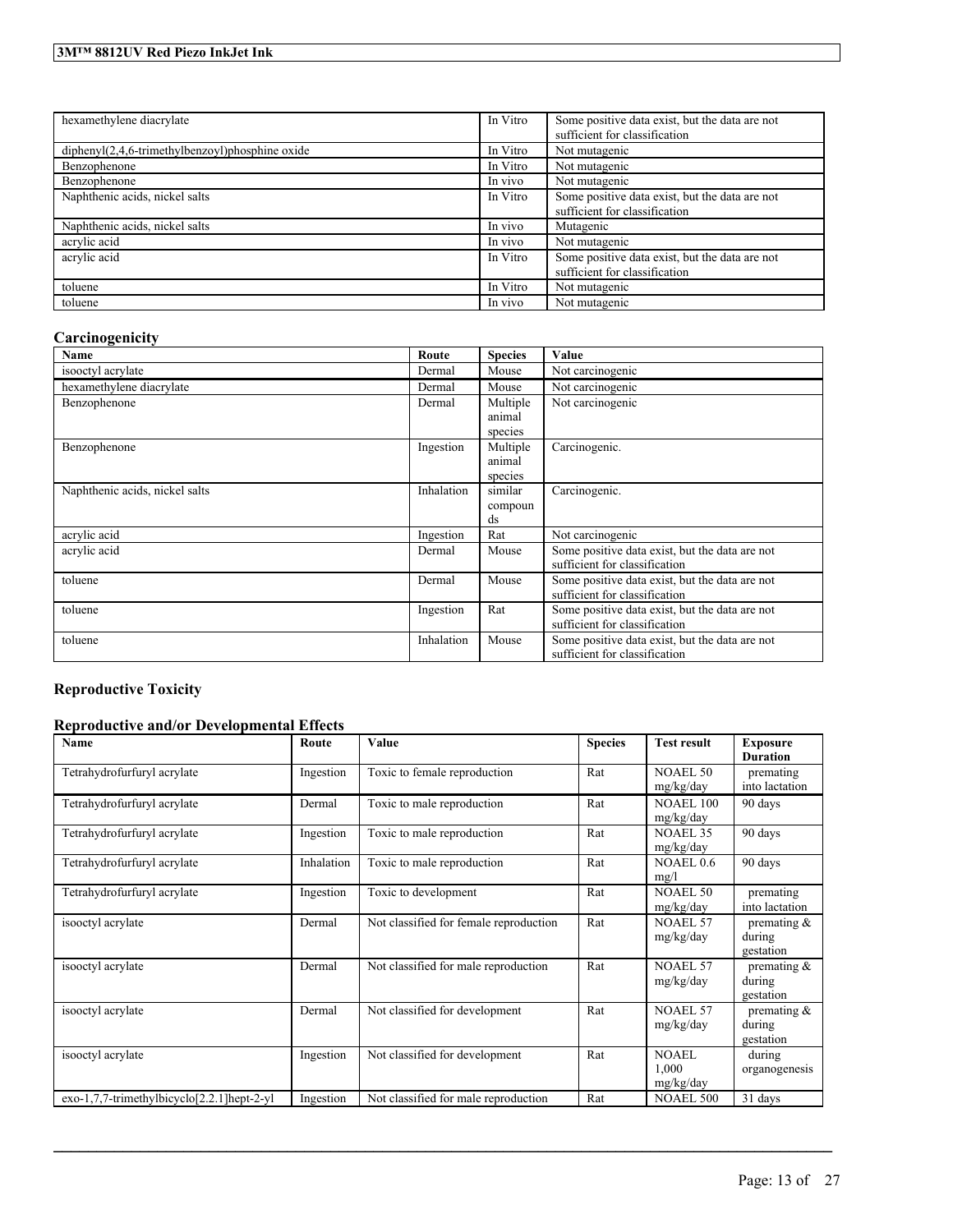| acrylate                                   |            |                                        |                      | mg/kg/day                    |                     |
|--------------------------------------------|------------|----------------------------------------|----------------------|------------------------------|---------------------|
| exo-1,7,7-trimethylbicyclo[2.2.1]hept-2-yl | Ingestion  | Not classified for female reproduction | Rat                  | <b>NOAEL 100</b>             | premating           |
| acrylate                                   |            |                                        |                      | mg/kg/day                    | into lactation      |
| exo-1,7,7-trimethylbicyclo[2.2.1]hept-2-yl | Ingestion  | Not classified for development         | Rat                  | <b>NOAEL 100</b>             | premating           |
| acrylate                                   |            |                                        |                      | mg/kg/day                    | into lactation      |
| hexamethylene diacrylate                   | <b>Not</b> | Not classified for development         | Rat                  | <b>NOAEL 750</b>             | during              |
|                                            | specified. |                                        |                      | mg/kg/day                    | organogenesis       |
| diphenyl(2,4,6-trimethylbenzoyl)phosphine  | Ingestion  | Not classified for development         | Rat                  | <b>NOAEL 150</b>             | during              |
| oxide                                      |            |                                        |                      | mg/kg/day                    | gestation           |
| diphenyl(2,4,6-trimethylbenzoyl)phosphine  | Ingestion  | Toxic to female reproduction           | Rat                  | <b>NOAEL 200</b>             | premating           |
| oxide                                      |            |                                        |                      | mg/kg/day                    | into lactation      |
| diphenyl(2,4,6-trimethylbenzoyl)phosphine  | Ingestion  | Toxic to male reproduction             | Rat                  | <b>NOAEL 60</b>              | 85 days             |
| oxide                                      |            |                                        |                      | mg/kg/day                    |                     |
| Benzophenone                               | Ingestion  | Not classified for female reproduction | Rat                  | <b>NOAEL 100</b>             | 2 generation        |
|                                            |            |                                        |                      | mg/kg/day                    |                     |
| Benzophenone                               | Ingestion  | Not classified for male reproduction   | Rat                  | <b>NOAEL 80</b>              | 2 generation        |
|                                            |            |                                        | Rabbit               | mg/kg/day<br><b>NOAEL 25</b> |                     |
| Benzophenone                               | Ingestion  | Not classified for development         |                      | mg/kg/day                    | during<br>gestation |
| Naphthenic acids, nickel salts             | Ingestion  | Toxic to development                   | similar              | <b>NOAEL</b> not             | 2 generation        |
|                                            |            |                                        | compoun              | available                    |                     |
|                                            |            |                                        | ds                   |                              |                     |
| acrylic acid                               | Ingestion  | Not classified for female reproduction | $\operatorname{Rat}$ | <b>NOAEL 460</b>             | 2 generation        |
|                                            |            |                                        |                      | mg/kg/day                    |                     |
| acrylic acid                               | Ingestion  | Not classified for male reproduction   | Rat                  | <b>NOAEL 460</b>             | 2 generation        |
|                                            |            |                                        |                      | mg/kg/day                    |                     |
| acrylic acid                               | Inhalation | Not classified for development         | Rat                  | <b>NOAEL 1.1</b>             | during              |
|                                            |            |                                        |                      | mg/l                         | organogenesis       |
| acrylic acid                               | Ingestion  | Not classified for development         | Rat                  | <b>NOAEL 53</b>              | 2 generation        |
|                                            |            |                                        |                      | mg/kg/day                    |                     |
| toluene                                    | Inhalation | Not classified for female reproduction | Human                | <b>NOAEL Not</b>             | occupational        |
|                                            |            |                                        |                      | available                    | exposure            |
| toluene                                    | Inhalation | Not classified for male reproduction   | Rat                  | <b>NOAEL 2.3</b>             | 1 generation        |
|                                            |            |                                        |                      | mg/l                         |                     |
| toluene                                    | Ingestion  | Toxic to development                   | Rat                  | <b>LOAEL 520</b>             | during              |
|                                            |            |                                        |                      | mg/kg/day                    | gestation           |
| toluene                                    | Inhalation | Toxic to development                   | Human                | NOAEL Not                    | poisoning           |
|                                            |            |                                        |                      | available                    | and/or abuse        |

## **Target Organ(s)**

## **Specific Target Organ Toxicity - single exposure**

| Name                                                                                                                                                                                 | Route      | <b>Target Organ(s)</b>               | Value                                                                              | <b>Species</b>               | <b>Test result</b>            | <b>Exposure</b><br><b>Duration</b> |
|--------------------------------------------------------------------------------------------------------------------------------------------------------------------------------------|------------|--------------------------------------|------------------------------------------------------------------------------------|------------------------------|-------------------------------|------------------------------------|
| Tetrahydrofurfuryl acrylate                                                                                                                                                          | Inhalation | respiratory irritation               | May cause respiratory irritation                                                   | Human<br>and<br>animal       | <b>NOAEL Not</b><br>available |                                    |
| isooctyl acrylate                                                                                                                                                                    | Inhalation | respiratory irritation               | Not classified                                                                     | Human                        | <b>NOAEL Not</b><br>available | occupational<br>exposure           |
| isooctyl acrylate                                                                                                                                                                    | Ingestion  | central nervous<br>system depression | Not classified                                                                     | Rat                          | <b>NOAEL</b><br>$5,000$ mg/kg |                                    |
| 2-Propenoic acid, 1,6-<br>hexanediyl ester, polymer<br>with 2-aminoethanol                                                                                                           | Inhalation | respiratory irritation               | Some positive data exist, but the<br>data are not sufficient for<br>classification | similar<br>health<br>hazards | <b>NOAEL Not</b><br>available |                                    |
| 2-Propenoic acid, 2-<br>hydroxyethyl ester,<br>polymer with 5-isocyanato-<br>1-(isocyanatomethyl)-<br>$1,3,3-$<br>trimethylcyclohexane, 2-<br>oxepanone and 2,2'-<br>oxybis[ethanol] | Inhalation | respiratory irritation               | Some positive data exist, but the<br>data are not sufficient for<br>classification | similar<br>health<br>hazards | <b>NOAEL Not</b><br>available |                                    |
| hexamethylene diacrylate                                                                                                                                                             | Inhalation | respiratory irritation               | Some positive data exist, but the<br>data are not sufficient for<br>classification | Human                        | <b>NOAEL Not</b><br>available |                                    |
| acrylic acid                                                                                                                                                                         | Inhalation | respiratory irritation               | Some positive data exist, but the                                                  | Human                        | <b>NOAEL Not</b>              |                                    |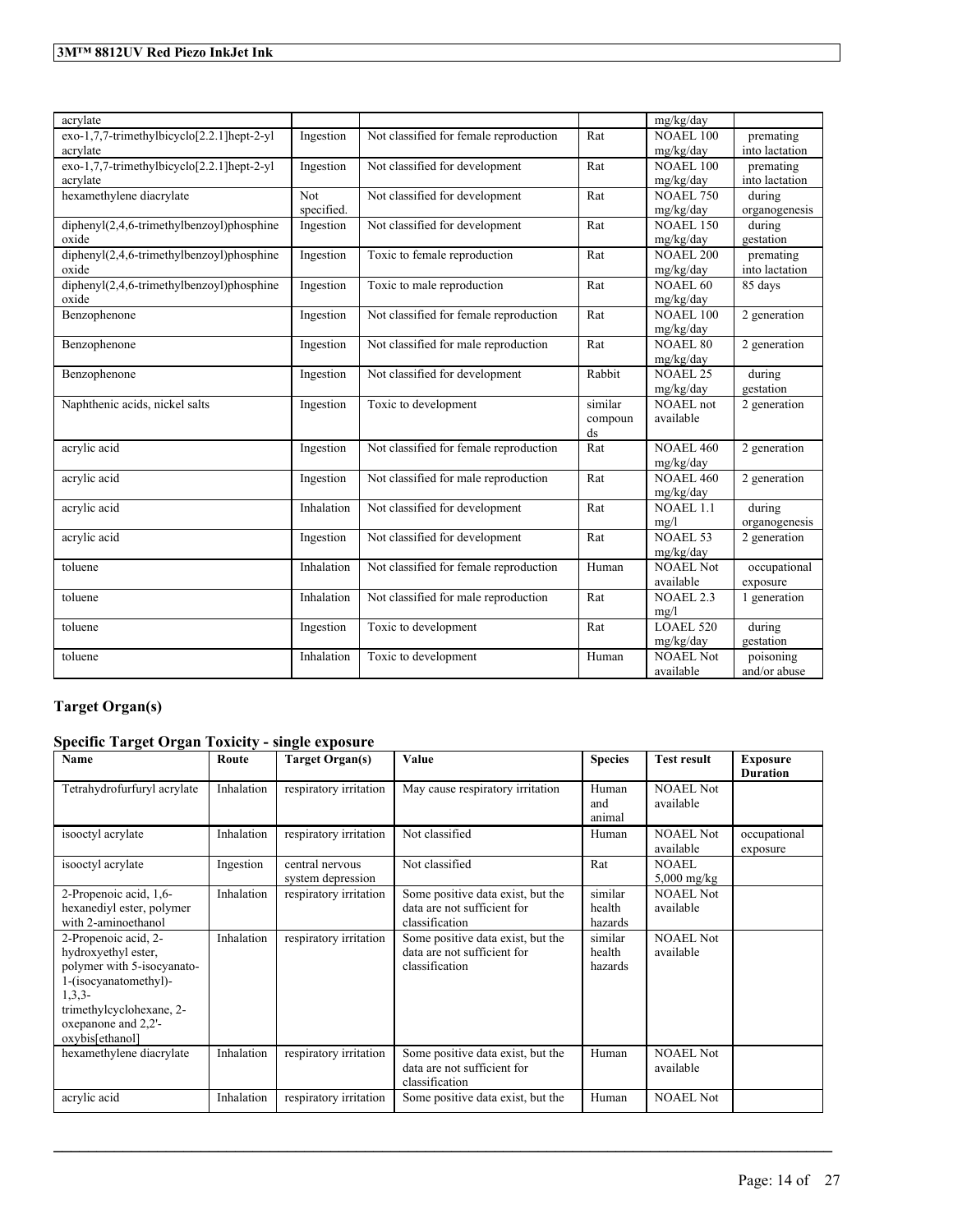|         |            |                                      | data are not sufficient for<br>classification                                      |       | available                     |                           |
|---------|------------|--------------------------------------|------------------------------------------------------------------------------------|-------|-------------------------------|---------------------------|
| toluene | Inhalation | central nervous<br>system depression | May cause drowsiness or<br>dizziness                                               | Human | <b>NOAEL Not</b><br>available |                           |
| toluene | Inhalation | respiratory irritation               | Some positive data exist, but the<br>data are not sufficient for<br>classification | Human | <b>NOAEL Not</b><br>available |                           |
| toluene | Inhalation | immune system                        | Not classified                                                                     | Mouse | NOAEL<br>$0.004 \text{ mg/l}$ | 3 hours                   |
| toluene | Ingestion  | central nervous<br>system depression | May cause drowsiness or<br>dizziness                                               | Human | <b>NOAEL Not</b><br>available | poisoning<br>and/or abuse |

## **Specific Target Organ Toxicity - repeated exposure**

| Name                                                                     | Route      | <b>Target Organ(s)</b>                                                                                                                                                                                                                      | Value                                                                  | <b>Species</b>           | <b>Test result</b>                 | <b>Exposure</b><br><b>Duration</b>    |
|--------------------------------------------------------------------------|------------|---------------------------------------------------------------------------------------------------------------------------------------------------------------------------------------------------------------------------------------------|------------------------------------------------------------------------|--------------------------|------------------------------------|---------------------------------------|
| isooctyl acrylate                                                        | Dermal     | heart   endocrine<br>system  <br>hematopoietic<br>system   liver  <br>immune system  <br>nervous system  <br>kidney and/or<br>bladder   respiratory<br>system                                                                               | Not classified                                                         | Rat                      | <b>NOAEL 57</b><br>mg/kg/day       | premating $\&$<br>during<br>gestation |
| isooctyl acrylate                                                        | Ingestion  | endocrine system  <br>liver   kidney and/or<br>bladder   heart  <br>bone, teeth, nails,<br>and/or hair  <br>hematopoietic<br>system   immune<br>system   muscles  <br>nervous system  <br>eyes   respiratory<br>system   vascular<br>system | Not classified                                                         | Rat                      | <b>NOAEL 600</b><br>mg/kg/day      | 90 days                               |
| exo-1,7,7-<br>trimethylbicyclo <sup>[2.2.1]</sup> hep<br>t-2-yl acrylate | Ingestion  | gastrointestinal tract<br>immune system<br>kidney and/or<br>bladder   heart  <br>endocrine system  <br>hematopoietic<br>system   liver  <br>nervous system  <br>respiratory system                                                          | Not classified                                                         | Rat                      | <b>NOAEL 500</b><br>mg/kg/day      | 31 days                               |
| hexamethylene diacrylate                                                 | Dermal     | skin                                                                                                                                                                                                                                        | May cause damage to organs<br>though prolonged or repeated<br>exposure | Mouse                    | <b>LOAEL 70</b><br>mg/kg/day       | 80 weeks                              |
| diphenyl $(2,4,6-$<br>trimethylbenzoyl)phosphin<br>e oxide               | Ingestion  | skin   blood   liver  <br>kidney and/or<br>bladder   nervous<br>system                                                                                                                                                                      | Not classified                                                         | Rat                      | <b>NOAEL</b><br>1,000<br>mg/kg/day | 90 days                               |
| Benzophenone                                                             | Ingestion  | kidney and/or<br>bladder                                                                                                                                                                                                                    | May cause damage to organs<br>though prolonged or repeated<br>exposure | Rat                      | LOAEL 75<br>mg/kg/day              | 14 weeks                              |
| Benzophenone                                                             | Ingestion  | heart<br>hematopoietic<br>system   liver  <br>immune system  <br>endocrine system  <br>bone, teeth, nails,<br>and/or hair   nervous<br>system   eyes  <br>respiratory system                                                                | Not classified                                                         | Rat                      | <b>NOAEL 850</b><br>mg/kg/day      | 14 weeks                              |
| Naphthenic acids, nickel<br>salts                                        | Inhalation | respiratory system                                                                                                                                                                                                                          | Causes damage to organs through<br>prolonged or repeated exposure      | similar<br>compoun<br>ds | <b>NOAEL</b> not<br>available      | 13 weeks                              |
| toluene                                                                  | Inhalation | auditory system                                                                                                                                                                                                                             | Causes damage to organs through                                        | Human                    | <b>NOAEL Not</b>                   | poisoning                             |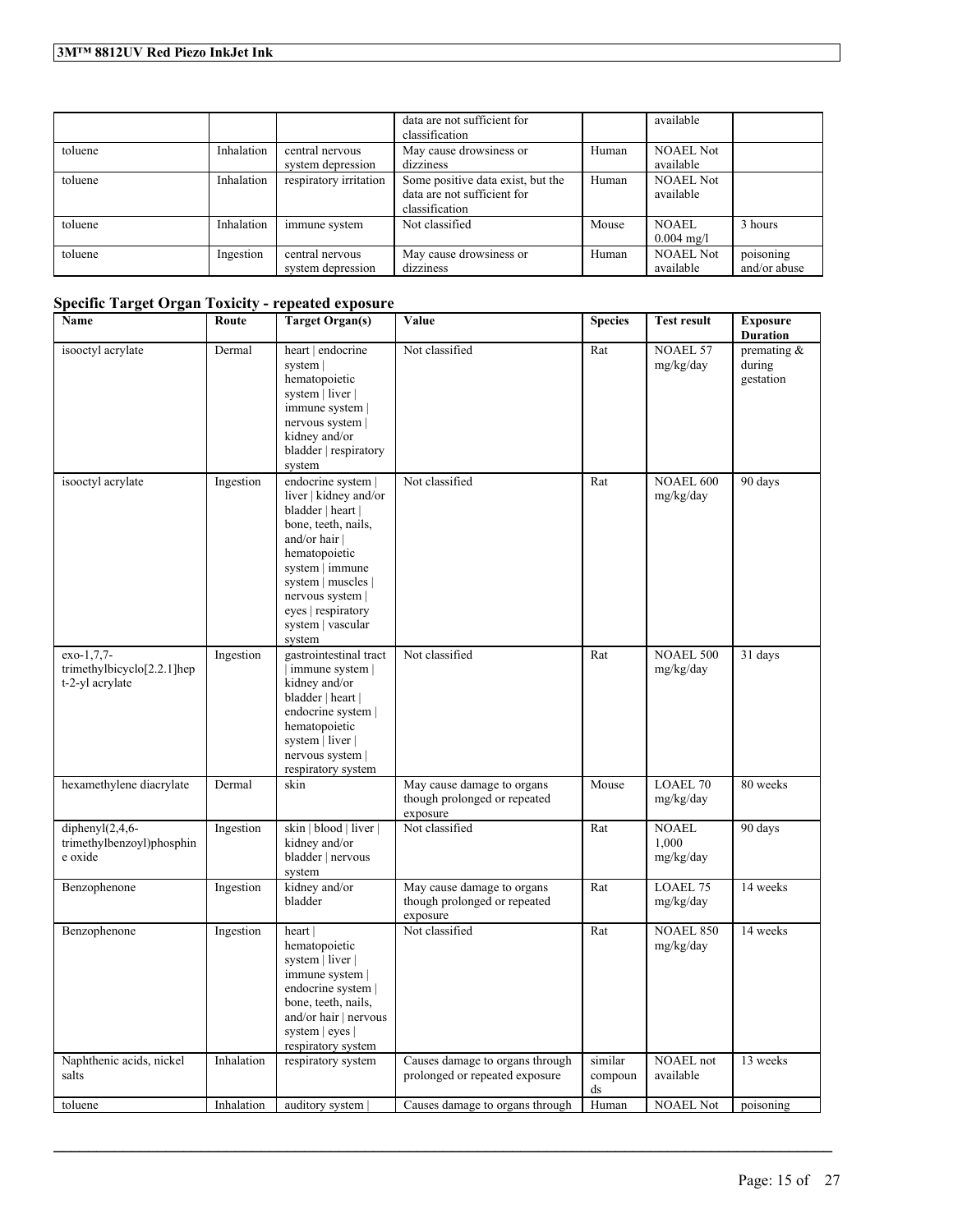|         |            | eyes   olfactory<br>system                   | prolonged or repeated exposure                                                     |                               | available                          | and/or abuse              |
|---------|------------|----------------------------------------------|------------------------------------------------------------------------------------|-------------------------------|------------------------------------|---------------------------|
| toluene | Inhalation | nervous system                               | May cause damage to organs<br>though prolonged or repeated<br>exposure             | Human                         | <b>NOAEL Not</b><br>available      | poisoning<br>and/or abuse |
| toluene | Inhalation | respiratory system                           | Some positive data exist, but the<br>data are not sufficient for<br>classification | Rat                           | LOAEL 2.3<br>mg/l                  | 15 months                 |
| toluene | Inhalation | heart   liver   kidney<br>and/or bladder     | Not classified                                                                     | Rat                           | <b>NOAEL 11.3</b><br>mg/l          | 15 weeks                  |
| toluene | Inhalation | endocrine system                             | Not classified                                                                     | Rat                           | $NOAEL$ 1.1<br>mg/l                | 4 weeks                   |
| toluene | Inhalation | immune system                                | Not classified                                                                     | Mouse                         | <b>NOAEL Not</b><br>available      | 20 days                   |
| toluene | Inhalation | bone, teeth, nails,<br>and/or hair           | Not classified                                                                     | Mouse                         | $NOAEL$ 1.1<br>mg/l                | 8 weeks                   |
| toluene | Inhalation | hematopoietic<br>system   vascular<br>system | Not classified                                                                     | Human                         | <b>NOAEL Not</b><br>available      | occupational<br>exposure  |
| toluene | Inhalation | gastrointestinal tract                       | Not classified                                                                     | Multiple<br>animal<br>species | <b>NOAEL 11.3</b><br>mg/l          | 15 weeks                  |
| toluene | Ingestion  | nervous system                               | Some positive data exist, but the<br>data are not sufficient for<br>classification | Rat                           | <b>NOAEL 625</b><br>mg/kg/day      | 13 weeks                  |
| toluene | Ingestion  | heart                                        | Not classified                                                                     | Rat                           | <b>NOAEL</b><br>2,500<br>mg/kg/day | 13 weeks                  |
| toluene | Ingestion  | liver   kidney and/or<br>bladder             | Not classified                                                                     | Multiple<br>animal<br>species | <b>NOAEL</b><br>2,500<br>mg/kg/day | 13 weeks                  |
| toluene | Ingestion  | hematopoietic<br>system                      | Not classified                                                                     | Mouse                         | <b>NOAEL 600</b><br>mg/kg/day      | 14 days                   |
| toluene | Ingestion  | endocrine system                             | Not classified                                                                     | Mouse                         | <b>NOAEL 105</b><br>mg/kg/day      | 28 days                   |
| toluene | Ingestion  | immune system                                | Not classified                                                                     | Mouse                         | <b>NOAEL 105</b><br>mg/kg/day      | 4 weeks                   |

#### **Aspiration Hazard**

| <b>Name</b> | Value                |
|-------------|----------------------|
| toluene     | hazard<br>Aspiration |

Please contact the address or phone number listed on the first page of the SDS for additional toxicological information **on this material and/or its components.**

## **11.2. Information on other hazards**

This material does not contain any substances that are assessed to be an endocrine disruptor for human health.

## **SECTION 12: Ecological information**

The information below may not agree with the EU material classification in Section 2 and/or the ingredient classifications in Section 3 if specific ingredient classifications are mandated by a competent authority. In addition, statements and data presented in Section 12 are based on UN GHS calculation rules and classifications derived from **3M assessments.**

## **12.1. Toxicity**

No product test data available.

| Material | ш | $P^{\prime}$<br>1 J<br>чиэн. | l ru<br>vpe<br> | ACIIPA | endnoint<br>. ρς. | $\overline{ }$<br>. est<br>result - |
|----------|---|------------------------------|-----------------|--------|-------------------|-------------------------------------|
|          |   |                              |                 |        |                   |                                     |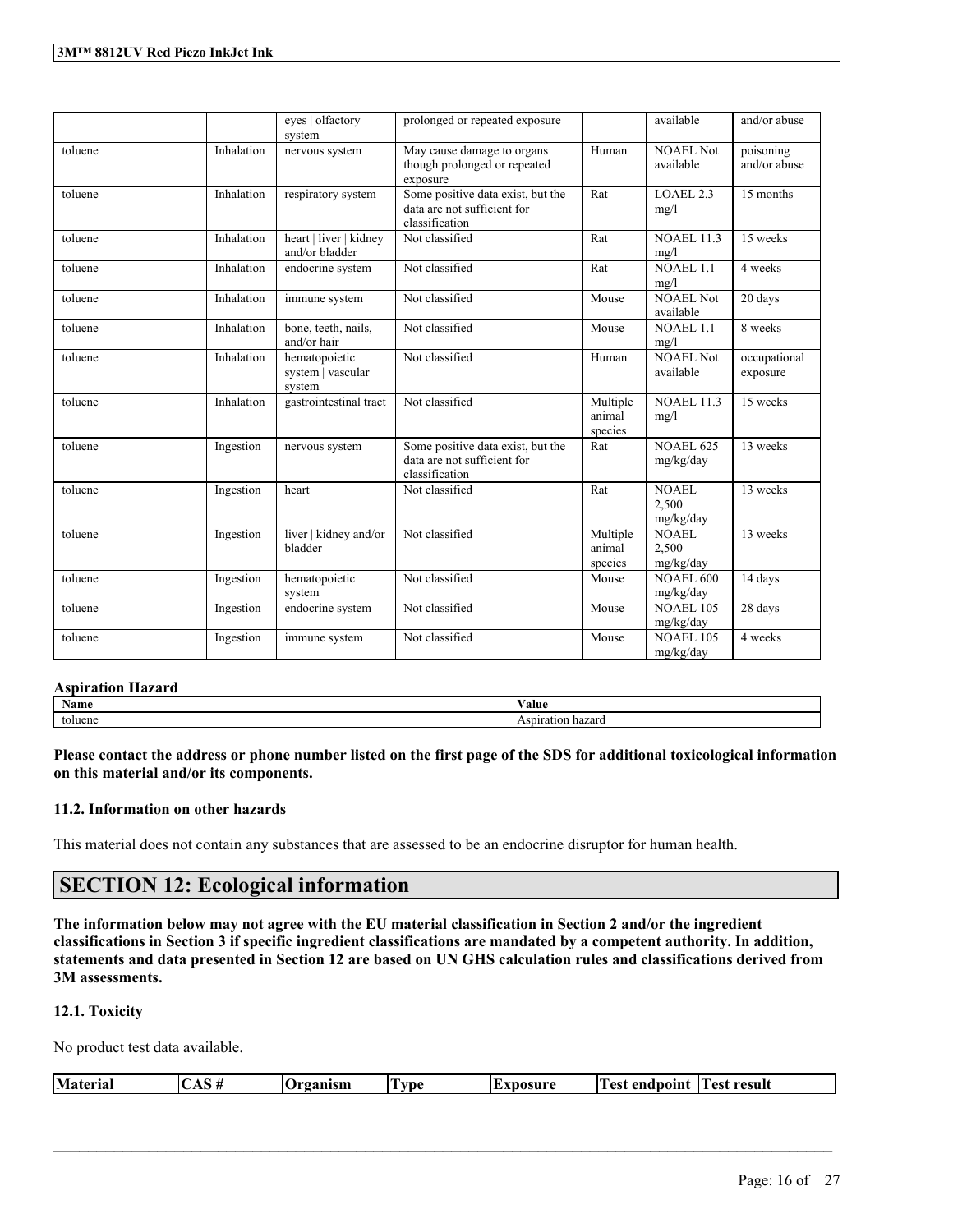| exo-1,7,7-<br>trimethylbicyclo[2.2.1]<br>hept-2-yl acrylate                                                                                                                             | 5888-33-5  | Green algae      | Experimental                                                | 72 hours              | <b>EC50</b> | $1.98$ mg/l           |
|-----------------------------------------------------------------------------------------------------------------------------------------------------------------------------------------|------------|------------------|-------------------------------------------------------------|-----------------------|-------------|-----------------------|
| exo-1,7,7-<br>trimethylbicyclo[2.2.1]<br>hept-2-yl acrylate                                                                                                                             | 5888-33-5  | Zebra Fish       | Experimental                                                | 96 hours              | LC50        | $0.704$ mg/l          |
| exo-1.7.7-<br>trimethylbicyclo[2.2.1]<br>hept-2-yl acrylate                                                                                                                             | 5888-33-5  | Green algae      | Experimental                                                | 72 hours              | <b>NOEC</b> | $0.405$ mg/l          |
| exo-1,7,7-<br>trimethylbicyclo[2.2.1]<br>hept-2-yl acrylate                                                                                                                             | 5888-33-5  | Water flea       | Experimental                                                | 21 days               | <b>NOEC</b> | $0.092$ mg/l          |
| isooctyl acrylate                                                                                                                                                                       | 29590-42-9 | Green algae      | Estimated                                                   | 72 hours              | <b>EC50</b> | $0.535$ mg/l          |
| isooctyl acrylate                                                                                                                                                                       | 29590-42-9 | Fathead minnow   | Experimental                                                | 96 hours              | LC50        | $0.67$ mg/l           |
| isooctyl acrylate                                                                                                                                                                       | 29590-42-9 | Water flea       | Experimental                                                | 48 hours              | <b>EC50</b> | $0.4$ mg/l            |
| isooctyl acrylate                                                                                                                                                                       | 29590-42-9 | Water flea       | Experimental                                                | 21 days               | <b>NOEC</b> | $0.065$ mg/l          |
| isooctyl acrylate                                                                                                                                                                       | 29590-42-9 | Activated sludge | Experimental                                                | 3 hours               | <b>EC50</b> | $>1,000$ mg/l         |
| Tetrahydrofurfuryl<br>acrylate                                                                                                                                                          | 2399-48-6  | Activated sludge | Experimental                                                | 3 hours               | <b>EC50</b> | 263.7 mg/l            |
| Tetrahydrofurfuryl<br>acrylate                                                                                                                                                          | 2399-48-6  | Green algae      | Experimental                                                | 72 hours              | EC50        | $3.92 \text{ mg/l}$   |
| Tetrahydrofurfuryl<br>acrylate                                                                                                                                                          | 2399-48-6  | Water flea       | Experimental                                                | 48 hours              | <b>EC50</b> | 37.7 mg/l             |
| Tetrahydrofurfuryl<br>acrylate                                                                                                                                                          | 2399-48-6  | Zebra Fish       | Experimental                                                | 96 hours              | LC50        | 7.32 mg/l             |
| Tetrahydrofurfuryl<br>acrylate                                                                                                                                                          | 2399-48-6  | Green algae      | Experimental                                                | 72 hours              | EC10        | $2.48$ mg/l           |
| 2-Propenoic acid, 1,6-<br>hexanediyl ester,<br>polymer with 2-                                                                                                                          | 67906-98-3 |                  | Data not available<br>or insufficient for<br>classification |                       |             | N/A                   |
| aminoethanol<br>hexamethylene<br>diacrylate                                                                                                                                             | 13048-33-4 | Green algae      | Experimental                                                | $\overline{72}$ hours | <b>EC50</b> | $2.33$ mg/l           |
| hexamethylene<br>diacrylate                                                                                                                                                             | 13048-33-4 | Medaka           | Experimental                                                | 96 hours              | LC50        | $0.38$ mg/l           |
| hexamethylene<br>diacrylate                                                                                                                                                             | 13048-33-4 | Water flea       | Experimental                                                | 48 hours              | <b>EC50</b> | $2.7 \text{ mg/l}$    |
| hexamethylene<br>diacrylate                                                                                                                                                             | 13048-33-4 | Green algae      | Experimental                                                | 72 hours              | <b>NOEC</b> | $0.9$ mg/l            |
| hexamethylene<br>diacrylate                                                                                                                                                             | 13048-33-4 | Medaka           | Experimental                                                | 39 days               | <b>NOEC</b> | $0.072$ mg/l          |
| hexamethylene<br>diacrylate                                                                                                                                                             | 13048-33-4 | Water flea       | Experimental                                                | $\overline{21}$ days  | <b>NOEC</b> | $\sqrt{0.14}$ mg/l    |
| hexamethylene<br>diacrylate                                                                                                                                                             | 13048-33-4 | Activated sludge | Experimental                                                | 30 minutes            | EC50        | $270$ mg/l            |
| 2-Propenoic acid, 2-<br>hydroxyethyl ester,<br>polymer with 5-<br>isocyanato-1-<br>(isocyanatomethyl)-<br>$1,3,3-$<br>trimethylcyclohexane,<br>2-oxepanone and 2,2'-<br>oxybis[ethanol] | 72162-39-1 |                  | Data not available<br>or insufficient for<br>classification |                       |             | N/A                   |
| diphenyl $(2,4,6-$<br>trimethylbenzoyl)phosp<br>hine oxide                                                                                                                              | 75980-60-8 | Activated sludge | Experimental                                                | 3 hours               | EC20        | $>1,000 \text{ mg/l}$ |
| diphenyl $(2,4,6-$<br>trimethylbenzoyl)phosp<br>hine oxide                                                                                                                              | 75980-60-8 | Common Carp      | Experimental                                                | 96 hours              | LC50        | $1.4$ mg/l            |
| diphenyl $(2,4,6$ -<br>trimethylbenzoyl)phosp<br>hine oxide                                                                                                                             | 75980-60-8 | Green algae      | Experimental                                                | 72 hours              | EC50        | $>2.01$ mg/l          |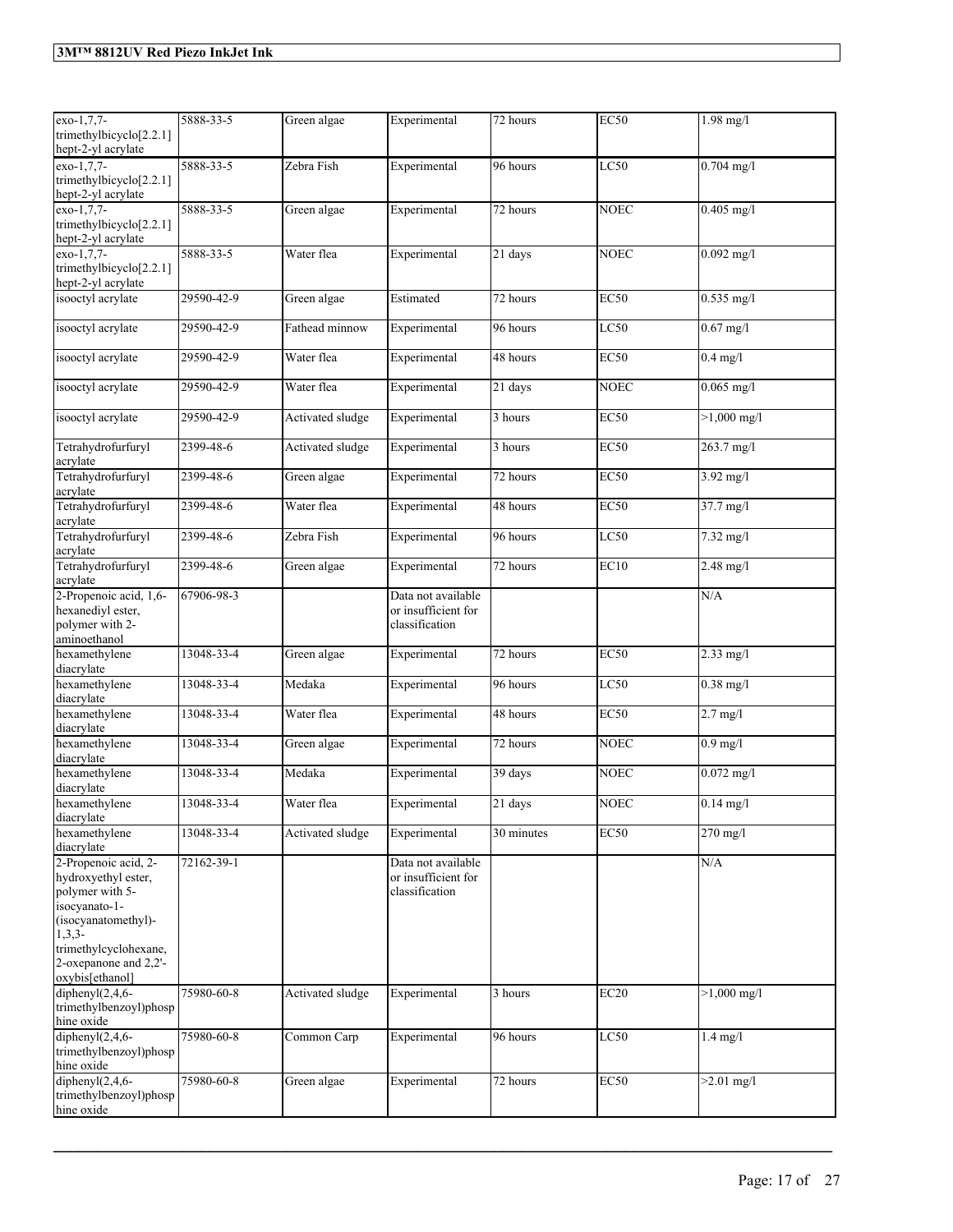| diphenyl $(2,4,6$ -<br>trimethylbenzoyl)phosp<br>hine oxide                   | 75980-60-8               | Water flea       | Experimental | 48 hours   | <b>EC50</b> | $3.53$ mg/l                             |
|-------------------------------------------------------------------------------|--------------------------|------------------|--------------|------------|-------------|-----------------------------------------|
| diphenyl $(2, 4, 6$ -<br>trimethylbenzoyl)phosp<br>hine oxide                 | 75980-60-8               | Green algae      | Experimental | 72 hours   | EC10        | $1.56$ mg/l                             |
| Benzophenone                                                                  | 119-61-9                 | Fathead minnow   | Experimental | 96 hours   | LC50        | $10.89$ mg/l                            |
| Benzophenone                                                                  | 119-61-9                 | Green algae      | Experimental | 72 hours   | <b>EC50</b> | $3.5 \overline{\mathrm{mg}/\mathrm{l}}$ |
| Benzophenone                                                                  | 119-61-9                 | Water flea       | Experimental | 48 hours   | <b>EC50</b> | $6.8$ mg/l                              |
| Benzophenone                                                                  | 119-61-9                 | Fathead minnow   | Experimental | 7 days     | <b>NOEC</b> | $2.1$ mg/l                              |
| Benzophenone                                                                  | 119-61-9                 | Green algae      | Experimental | 72 hours   | <b>NOEC</b> | $1$ mg/ $1$                             |
| Benzophenone                                                                  | 119-61-9                 | Water flea       | Experimental | 21 days    | <b>NOEC</b> | $0.2$ mg/l                              |
| Organic pigment (New<br>Jersey Trade Secret<br>Registry # 04499600-<br>5232P) | <b>Trade Secret</b>      | Green algae      | Estimated    | 72 hours   | <b>EC50</b> | $>100$ mg/l                             |
| Organic pigment (New<br>Jersey Trade Secret<br>Registry # 04499600-<br>5232P) | <b>Trade Secret</b>      | Water flea       | Estimated    | 48 hours   | <b>EC50</b> | $>100$ mg/l                             |
| Organic pigment (New<br>Jersey Trade Secret<br>Registry # 04499600-<br>5232P) | <b>Trade Secret</b>      | Activated sludge | Experimental | 30 minutes | EC20        | $>700$ mg/l                             |
| Organic pigment (New<br>Jersey Trade Secret<br>Registry # 04499600-<br>5232P) | Trade Secret             | Zebra Fish       | Experimental | 96 hours   | LC50        | $>5,000$ mg/l                           |
| Organic pigment (New<br>Jersey Trade Secret<br>Registry # 04499600-<br>5232P) | <b>Trade Secret</b>      | Green algae      | Estimated    | 72 hours   | <b>NOEC</b> | $>100$ mg/l                             |
| Naphthenic acids,<br>nickel salts                                             | 61788-71-4               | Common Carp      | Estimated    | 96 hours   | LC50        | $6.9$ mg/l                              |
| Naphthenic acids,<br>nickel salts                                             | 61788-71-4               | Green algae      | Estimated    | 96 hours   | <b>EC50</b> | $0.034$ mg/l                            |
| Naphthenic acids,<br>nickel salts                                             | 61788-71-4               | Water flea       | Estimated    | 48 hours   | <b>EC50</b> | $0.069$ mg/l                            |
| acrylic acid                                                                  | 79-10-7                  | Green algae      | Experimental | 72 hours   | <b>EC50</b> | $0.13$ mg/l                             |
| acrylic acid                                                                  | $\overline{79} - 10 - 7$ | Rainbow trout    | Experimental | 96 hours   | LC50        | $27 \text{ mg/l}$                       |
| acrylic acid                                                                  | $79 - 10 - 7$            | Water flea       | Experimental | 48 hours   | EC50        | $95 \text{ mg/l}$                       |
| acrylic acid                                                                  | $79 - 10 - 7$            | Green algae      | Experimental | 72 hours   | EC10        | $0.03$ mg/l                             |
| acrylic acid                                                                  | $79 - 10 - 7$            | Water flea       | Experimental | 21 days    | <b>NOEC</b> | $3.8$ mg/l                              |
| acrylic acid                                                                  | $79-10-7$                |                  | Experimental | 7 days     | LD50        | $\geq$ =98 mg per kg of<br>bodyweight   |
| acrylic acid                                                                  | $79 - 10 - 7$            |                  | Experimental | 48 hours   | <b>NOEC</b> | $0.9$ mg/l                              |
| acrylic acid                                                                  | $79-10-7$                | Activated sludge | Experimental | 30 minutes | <b>NOEC</b> | $100$ mg/l                              |
| acrylic acid                                                                  | $79 - 10 - 7$            | Redworm          | Experimental | 14 days    | LC50        | $>1,000$ mg/kg (Dry<br>Weight)          |
| acrylic acid                                                                  | $79 - 10 - 7$            | Soil microbes    | Experimental | 28 days    | <b>NOEC</b> | 100 mg/kg (Dry Weight)                  |
| Camphene                                                                      | 79-92-5                  | Activated sludge | Experimental | 3 hours    | EC10        | 490.3 mg/l                              |
| Camphene                                                                      | $79-92-5$                | Green algae      | Experimental | 72 hours   | EC50        | $1.75$ mg/l                             |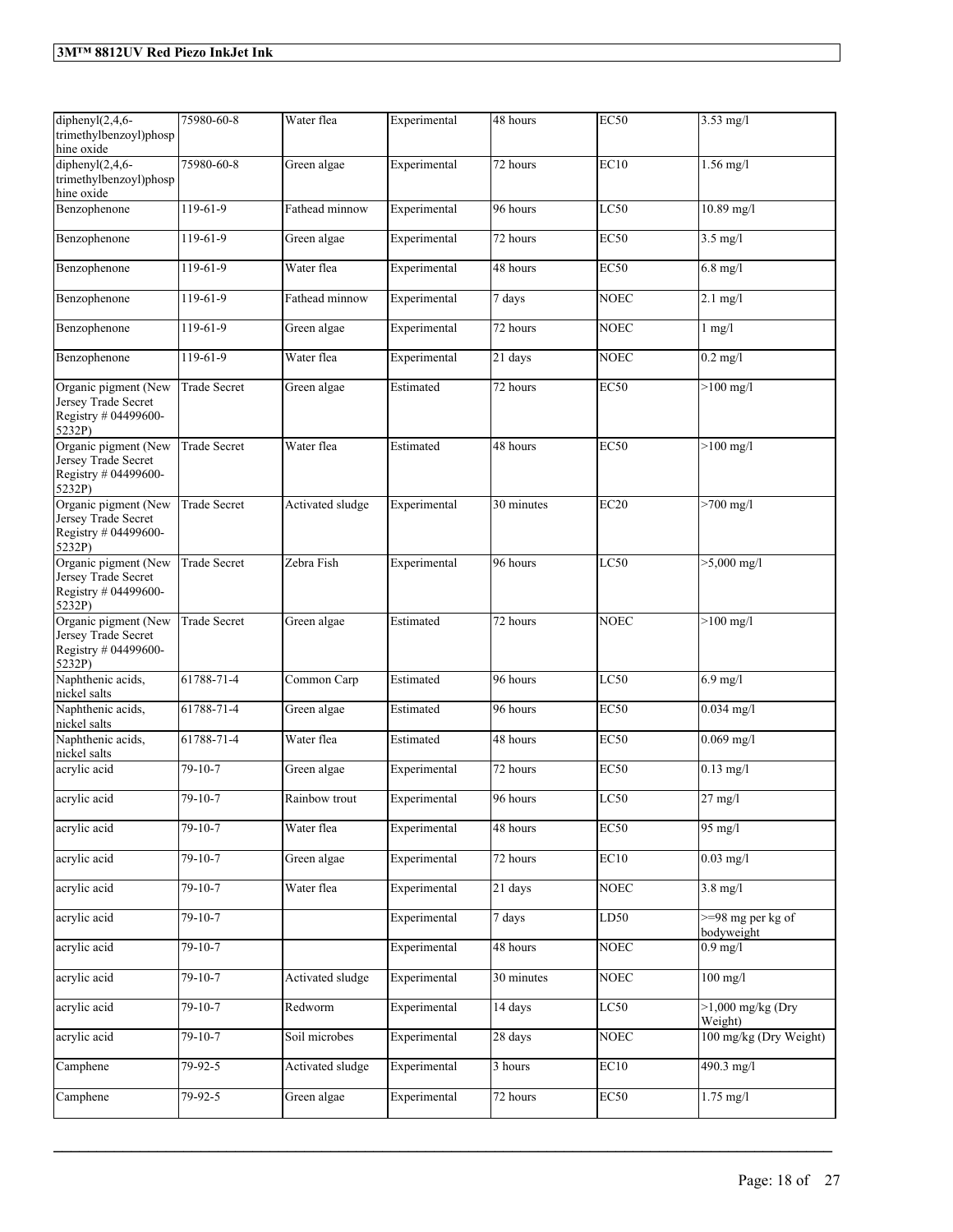| Camphene | 79-92-5        | Sheepshead<br>Minnow | Experimental | 96 hours | LC50        | $1.9$ mg/l                        |
|----------|----------------|----------------------|--------------|----------|-------------|-----------------------------------|
| Camphene | 79-92-5        | Water flea           | Experimental | 48 hours | EC50        | $0.72$ mg/l                       |
| Camphene | 79-92-5        | Zebra Fish           | Experimental | 96 hours | LC50        | $0.72$ mg/l                       |
| Camphene | 79-92-5        | Green algae          | Experimental | 72 hours | <b>NOEC</b> | $0.07$ mg/l                       |
| toluene  | 108-88-3       | Coho Salmon          | Experimental | 96 hours | LC50        | $5.5$ mg/l                        |
| toluene  | 108-88-3       | <b>Grass Shrimp</b>  | Experimental | 96 hours | LC50        | $9.5 \text{ mg/l}$                |
| toluene  | 108-88-3       | Green algae          | Experimental | 72 hours | EC50        | $12.5 \text{ mg}/1$               |
| toluene  | 108-88-3       | Leopard frog         | Experimental | 9 days   | LC50        | $0.39$ mg/l                       |
| toluene  | $108 - 88 - 3$ | Pink Salmon          | Experimental | 96 hours | LC50        | $6.41$ mg/l                       |
| toluene  | 108-88-3       | Water flea           | Experimental | 48 hours | EC50        | $3.78$ mg/l                       |
| toluene  | 108-88-3       | Coho Salmon          | Experimental | 40 days  | <b>NOEC</b> | $1.39$ mg/l                       |
| toluene  | 108-88-3       | Diatom               | Experimental | 72 hours | <b>NOEC</b> | $10$ mg/l                         |
| toluene  | 108-88-3       | Water flea           | Experimental | 7 days   | <b>NOEC</b> | $0.74$ mg/l                       |
| toluene  | 108-88-3       | Activated sludge     | Experimental | 12 hours | IC50        | $292$ mg/l                        |
| toluene  | 108-88-3       | Bacteria             | Experimental | 16 hours | <b>NOEC</b> | $29$ mg/l                         |
| toluene  | 108-88-3       | Bacteria             | Experimental | 24 hours | EC50        | 84 mg/l                           |
| toluene  | 108-88-3       | Redworm              | Experimental | 28 days  | LC50        | $>150$ mg per kg of<br>bodyweight |
| toluene  | 108-88-3       | Soil microbes        | Experimental | 28 days  | <b>NOEC</b> | <26 mg/kg (Dry Weight)            |

## **12.2. Persistence and degradability**

| <b>Material</b>                                                                                                                                                                | <b>CAS Nbr</b> | Test type                               | <b>Duration</b> | <b>Study Type</b>                | <b>Test result</b>                                      | Protocol                                            |
|--------------------------------------------------------------------------------------------------------------------------------------------------------------------------------|----------------|-----------------------------------------|-----------------|----------------------------------|---------------------------------------------------------|-----------------------------------------------------|
| $exo-1,7,7-$<br>trimethylbicyclo[2.2.1]hept-<br>2-yl acrylate                                                                                                                  | 5888-33-5      | Experimental<br>Biodegradation          | 28 days         | CO <sub>2</sub> evolution        | 57 % weight                                             | OECD 310 CO2 Headspace                              |
| isooctyl acrylate                                                                                                                                                              | 29590-42-9     | Experimental<br>Biodegradation          | 28 days         | <b>BOD</b>                       | IOD                                                     | 93 %BOD/ThB OECD 301D - Closed bottle<br>Itest      |
| Tetrahydrofurfuryl acrylate                                                                                                                                                    | 2399-48-6      | Experimental<br><b>Bioconcentration</b> |                 | Log Kow                          | 0.81                                                    | Non-standard method                                 |
| Tetrahydrofurfuryl acrylate                                                                                                                                                    | 2399-48-6      | Experimental<br>Biodegradation          | 28 days         | <b>BOD</b>                       | <b>BOD</b>                                              | 77.7 %BOD/Th OECD 301F - Manometric<br>respirometry |
| 2-Propenoic acid, 1,6-<br>hexanediyl ester, polymer<br>with 2-aminoethanol                                                                                                     | 67906-98-3     | Data not availbl-<br>insufficient       | N/A             | N/A                              | N/A                                                     | N/A                                                 |
| hexamethylene diacrylate                                                                                                                                                       | 13048-33-4     | Estimated<br>Photolysis                 |                 | Photolytic half-life<br>(in air) | days (t $1/2$ )                                         | Episuite™                                           |
| hexamethylene diacrylate                                                                                                                                                       | 13048-33-4     | Experimental<br>Biodegradation          | 28 days         | CO <sub>2</sub> evolution        | 60-70 %CO2<br>evolution/THC<br>O <sub>2</sub> evolution | ISO 14593 Inorg C<br>Headspace                      |
| 2-Propenoic acid, 2-<br>hydroxyethyl ester, polymer<br>with 5-isocyanato-1-<br>(isocyanatomethyl)-1,3,3-<br>trimethylcyclohexane, 2-<br>oxepanone and 2.2'-<br>oxybis[ethanol] | 72162-39-1     | Data not availbl-<br>insufficient       | N/A             | N/A                              | N/A                                                     | N/A                                                 |
| diphenyl $(2,4,6-$<br>trimethylbenzoyl)phosphine                                                                                                                               | 75980-60-8     | Experimental<br>Biodegradation          | 28 days         | <b>BOD</b>                       | $\leq$ 10 %BOD/Th<br><b>BOD</b>                         | <b>IOECD 301F - Manometric</b><br>respirometry      |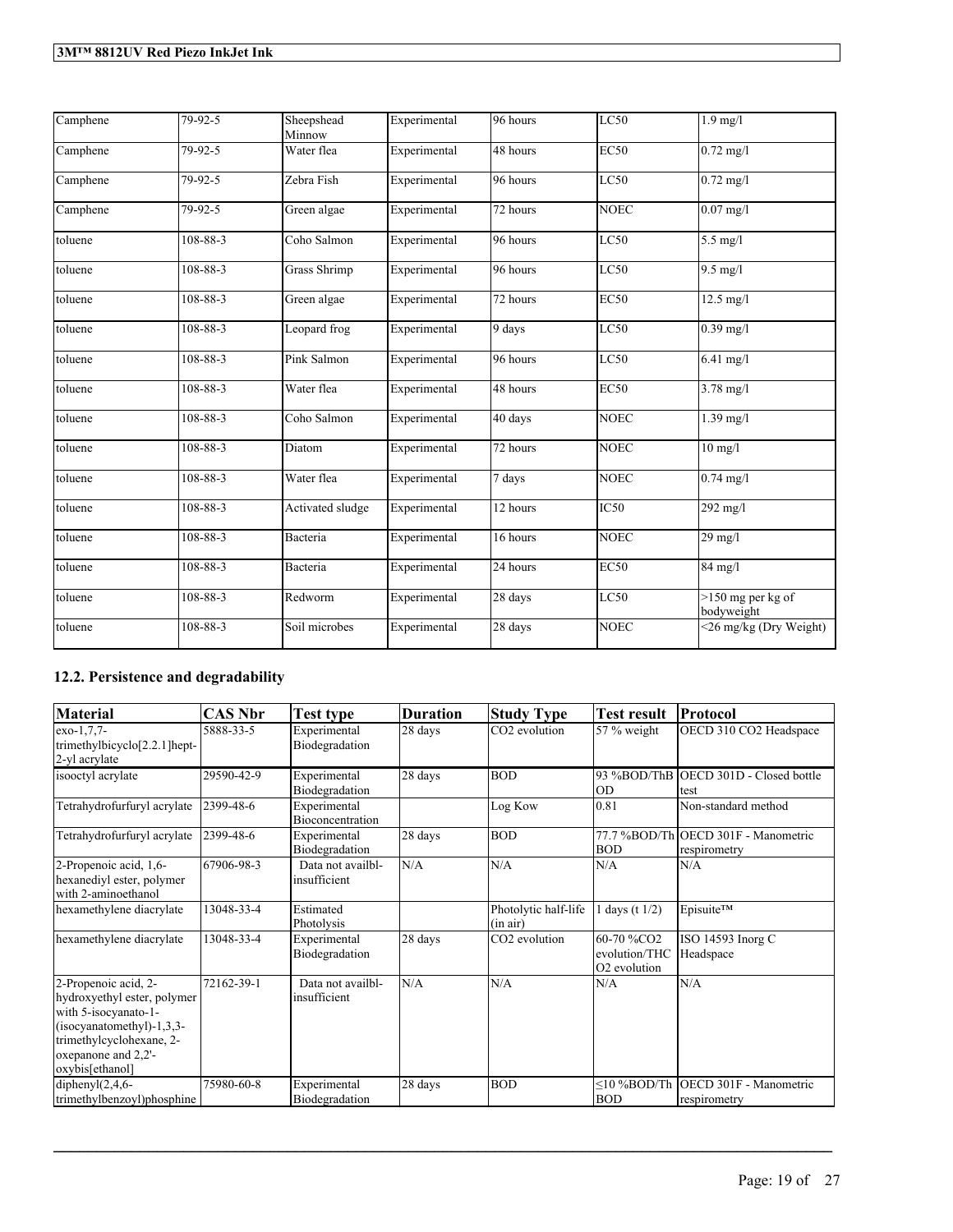| oxide                                                                         |                     |                                   |         |                                  |                                            |                                                |
|-------------------------------------------------------------------------------|---------------------|-----------------------------------|---------|----------------------------------|--------------------------------------------|------------------------------------------------|
| Benzophenone                                                                  | $19-61-9$           | Experimental<br>Biodegradation    | 28 days | <b>BOD</b>                       | $66 - 84 %$<br>weight                      | OECD 301F - Manometric<br>respirometry         |
| Organic pigment (New<br>Jersey Trade Secret<br>Registry # 04499600-<br>5232P) | <b>Trade Secret</b> | Estimated<br>Biodegradation       | 28 days | <b>BOD</b>                       | $<$ 10 % weight                            | OECD 301F - Manometric<br>respirometry         |
| Naphthenic acids, nickel<br>salts                                             | 61788-71-4          | Data not availbl-<br>insufficient | N/A     | N/A                              | N/A                                        | N/A                                            |
| acrylic acid                                                                  | $79-10-7$           | Estimated<br>Photolysis           |         | Photolytic half-life<br>(in air) | 3.2 days (t $1/2$ )                        |                                                |
| acrylic acid                                                                  | $79 - 10 - 7$       | Experimental<br>Biodegradation    | 28 days | Percent degraded                 | IOD                                        | 81 %BOD/ThB OECD 301D - Closed bottle<br>Itest |
| acrylic acid                                                                  | $79 - 10 - 7$       | Experimental<br>Biodegradation    | 3 days  | Percent degraded                 | 72.9 %CO2<br>evolution/THC<br>O2 evolution |                                                |
| Camphene                                                                      | 79-92-5             | Experimental<br>Photolysis        |         | Photolytic half-life<br>(in air) | $7.2$ hours (t)<br>1/2)                    | Non-standard method                            |
| Camphene                                                                      | 79-92-5             | Experimental<br>Biodegradation    | 28 days | <b>BOD</b>                       | 2%BOD/ThB<br>IOD                           | OECD 301C - MITI test (I)                      |
| toluene                                                                       | 108-88-3            | Experimental<br>Photolysis        |         | Photolytic half-life<br>(in air) | 5.2 days (t 1/2)                           |                                                |
| toluene                                                                       | 108-88-3            | Experimental<br>Biodegradation    | 20 days | <b>BOD</b>                       | lod                                        | 80 %BOD/ThB APHA Std Meth<br>Water/Wastewater  |

## **12.3 : Bioaccumulative potential**

| <b>Material</b>                                                                                                                                                                         | Cas No.             | <b>Test type</b>                                            | <b>Duration</b> | <b>Study Type</b>                | <b>Test result</b> | Protocol                                                         |
|-----------------------------------------------------------------------------------------------------------------------------------------------------------------------------------------|---------------------|-------------------------------------------------------------|-----------------|----------------------------------|--------------------|------------------------------------------------------------------|
| exo-1.7.7-<br>trimethylbicyclo <sup>[2.2.1]</sup> hept<br>-2-yl acrylate                                                                                                                | 5888-33-5           | <b>Estimated BCF -</b><br>Other                             | 56 hours        | <b>Bioaccumulation</b><br>factor | 37                 | <b>OECD 305E -</b><br>Bioaccumulation flow-<br>through fish test |
| isooctyl acrylate                                                                                                                                                                       | 29590-42-9          | Estimated<br>Bioconcentration                               |                 | Bioaccumulation<br>factor        | 120-940            | Catalogic™                                                       |
| isooctyl acrylate                                                                                                                                                                       | 29590-42-9          | Experimental<br>Bioconcentration                            |                 | Log Kow                          | 4.6                |                                                                  |
| 2-Propenoic acid, 1,6-<br>hexanediyl ester, polymer<br>with 2-aminoethanol                                                                                                              | 67906-98-3          | Data not available<br>or insufficient for<br>classification | N/A             | N/A                              | N/A                | N/A                                                              |
| hexamethylene diacrylate                                                                                                                                                                | 13048-33-4          | Experimental<br>Bioconcentration                            |                 | Log Kow                          | 2.81               |                                                                  |
| 2-Propenoic acid, 2-<br>hydroxyethyl ester,<br>polymer with 5-isocyanato-<br>1-(isocyanatomethyl)-<br>$1, 3, 3$ -<br>trimethylcyclohexane, 2-<br>oxepanone and 2,2'-<br>oxybis[ethanol] | 72162-39-1          | Data not available<br>or insufficient for<br>classification | N/A             | N/A                              | N/A                | N/A                                                              |
| diphenyl $(2,4,6-$<br>trimethylbenzoyl)phosphin<br>e oxide                                                                                                                              | 75980-60-8          | Experimental BCF -<br>Carp                                  | 56 days         | Bioaccumulation<br>factor        | $<$ 40             |                                                                  |
| Benzophenone                                                                                                                                                                            | 119-61-9            | Experimental BCF -<br>Other                                 | 56 days         | Bioaccumulation<br>factor        | < 12               | Non-standard method                                              |
| Organic pigment (New<br>Jersey Trade Secret<br>Registry # 04499600-<br>5232P)                                                                                                           | <b>Trade Secret</b> | Estimated<br>Bioconcentration                               |                 | Log Kow                          | 1.3                | Non-standard method                                              |
| Naphthenic acids, nickel<br>salts                                                                                                                                                       | 61788-71-4          | Data not available<br>or insufficient for<br>classification | N/A             | N/A                              | N/A                | N/A                                                              |
| acrylic acid                                                                                                                                                                            | $79 - 10 - 7$       | Experimental<br>Bioconcentration                            |                 | Log Kow                          | 0.46               | OECD 107 log Kow shke<br>flsk mtd                                |
| Camphene                                                                                                                                                                                | 79-92-5             | Experimental BCF -<br>Carp                                  | 56 days         | Bioaccumulation<br>factor        | 606-1290           | OECD 305C-Bioaccum<br>degree fish                                |
| toluene                                                                                                                                                                                 | 108-88-3            | Experimental BCF -<br>Other                                 | 72 hours        | Bioaccumulation<br>factor        | 90                 |                                                                  |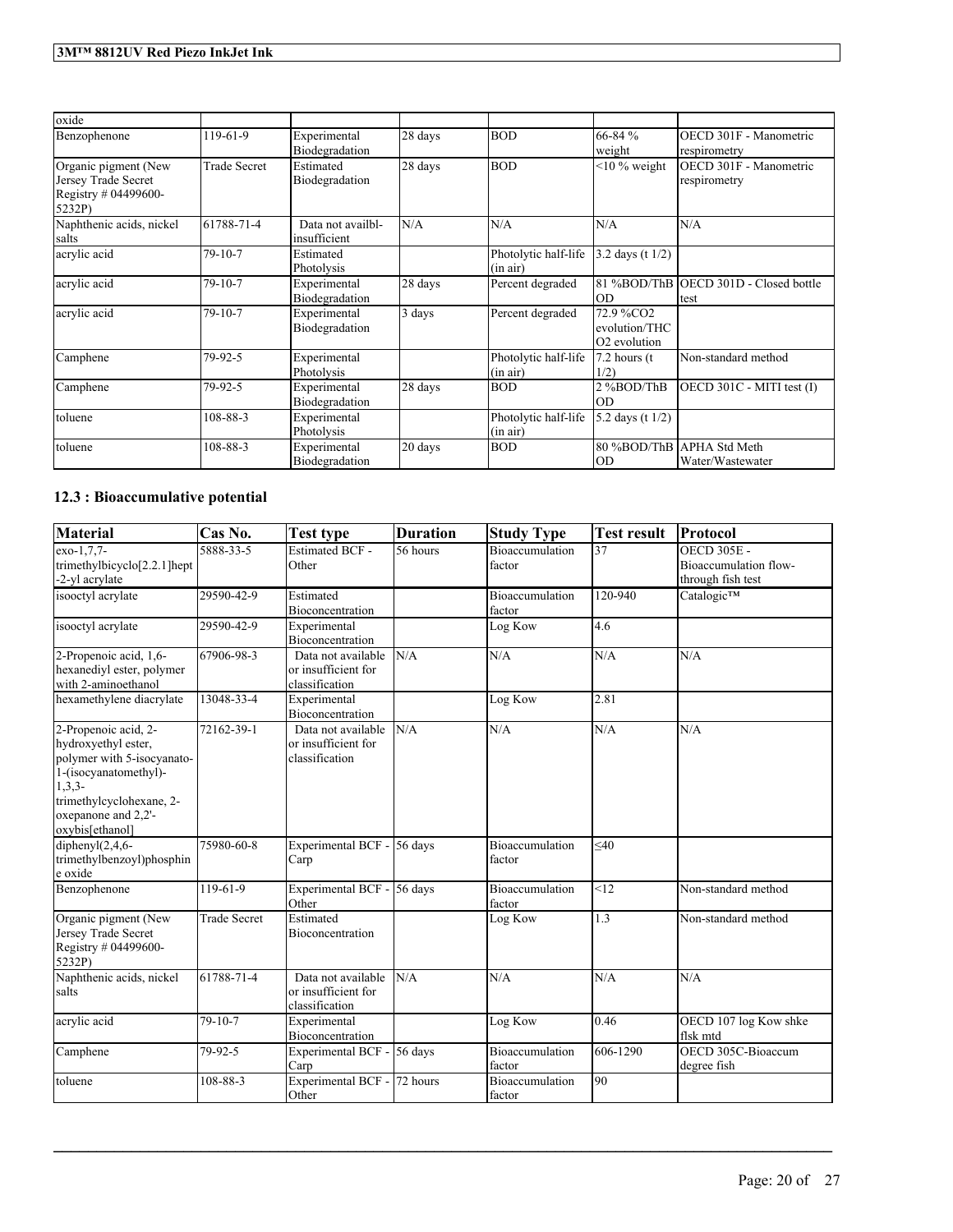| toluene<br>. | $\Omega$<br>$\Omega$<br>-00-00- | erimenta.            | KOW<br>$\Omega$ | $\overline{\phantom{0}}$<br>∽<br>. |  |
|--------------|---------------------------------|----------------------|-----------------|------------------------------------|--|
|              |                                 | beoncentration<br>װר |                 |                                    |  |

### **12.4. Mobility in soil**

| <b>Material</b>                   | Cas No.       | <b>Test type</b>                     | <b>Study Type</b> | Test result    | <b>Protocol</b>                  |
|-----------------------------------|---------------|--------------------------------------|-------------------|----------------|----------------------------------|
| isooctyl acrylate                 | 29590-42-9    | Experimental<br>Mobility in Soil     | Koc               | $1,500$ $1/kg$ |                                  |
| hexamethylene diacrylate          | 13048-33-4    | Estimated<br>Mobility in Soil        | Koc               | $220$ l/kg     | Episuite™                        |
| Naphthenic acids, nickel<br>salts | 61788-71-4    | <b>Estimated</b><br>Mobility in Soil | Koc               | $<$ 350 l/kg   | ACD/Labs ChemSketch™             |
| acrylic acid                      | $79 - 10 - 7$ | Experimental<br>Mobility in Soil     | Koc               | $6-137$ $1/kg$ | 40CFR796.2750 Sed/Soil<br>Adsorp |
| toluene                           | 108-88-3      | Experimental<br>Mobility in Soil     | Koc               | 37-160 l/kg    |                                  |

#### **12.5. Results of the PBT and vPvB assessment**

This material does not contain any substances that are assessed to be a PBT or vPvB

### **12.6. Endocrine disrupting properties**

This material does not contain any substances that are assessed to be an endocrine disruptor for environmental effects

### **12.7. Other adverse effects**

No information available.

## **SECTION 13: Disposal considerations**

## **13.1 Waste treatment methods**

Dispose of contents/ container in accordance with the local/regional/national/international regulations.

Dispose of waste product in a permitted industrial waste facility. As a disposal alternative, incinerate in a permitted waste incineration facility. Proper destruction may require the use of additional fuel during incineration processes. Empty drums/barrels/containers used for transporting and handling hazardous chemicals (chemical substances/mixtures/preparations classified as Hazardous as per applicable regulations) shall be considered, stored, treated  $\&$  disposed of as hazardous wastes unless otherwise defined by applicable waste regulations. Consult with the respective regulating authorities to determine the available treatment and disposal facilities.

The coding of a waste stream is based on the application of the product by the consumer. Since this is out of the control of 3M, no waste code(s) for products after use will be provided. Please refer to the European Waste Code (EWC - 2000/532/EC and amendments) to assign the correct waste code to your waste stream. Ensure national and/or regional regulations are complied with and always use a licensed waste contractor.

## **EU waste code (product as sold)**

080312\* Waste ink containing dangerous substances

# **SECTION 14: Transportation information**

|                                | <b>Ground Transport</b><br>(ADR) | <b>Air Transport (IATA)</b> | Marine Transport<br>(IMDG) |
|--------------------------------|----------------------------------|-----------------------------|----------------------------|
| 14.1 UN number or ID<br>number | UN3082                           | UN3082                      | UN3082                     |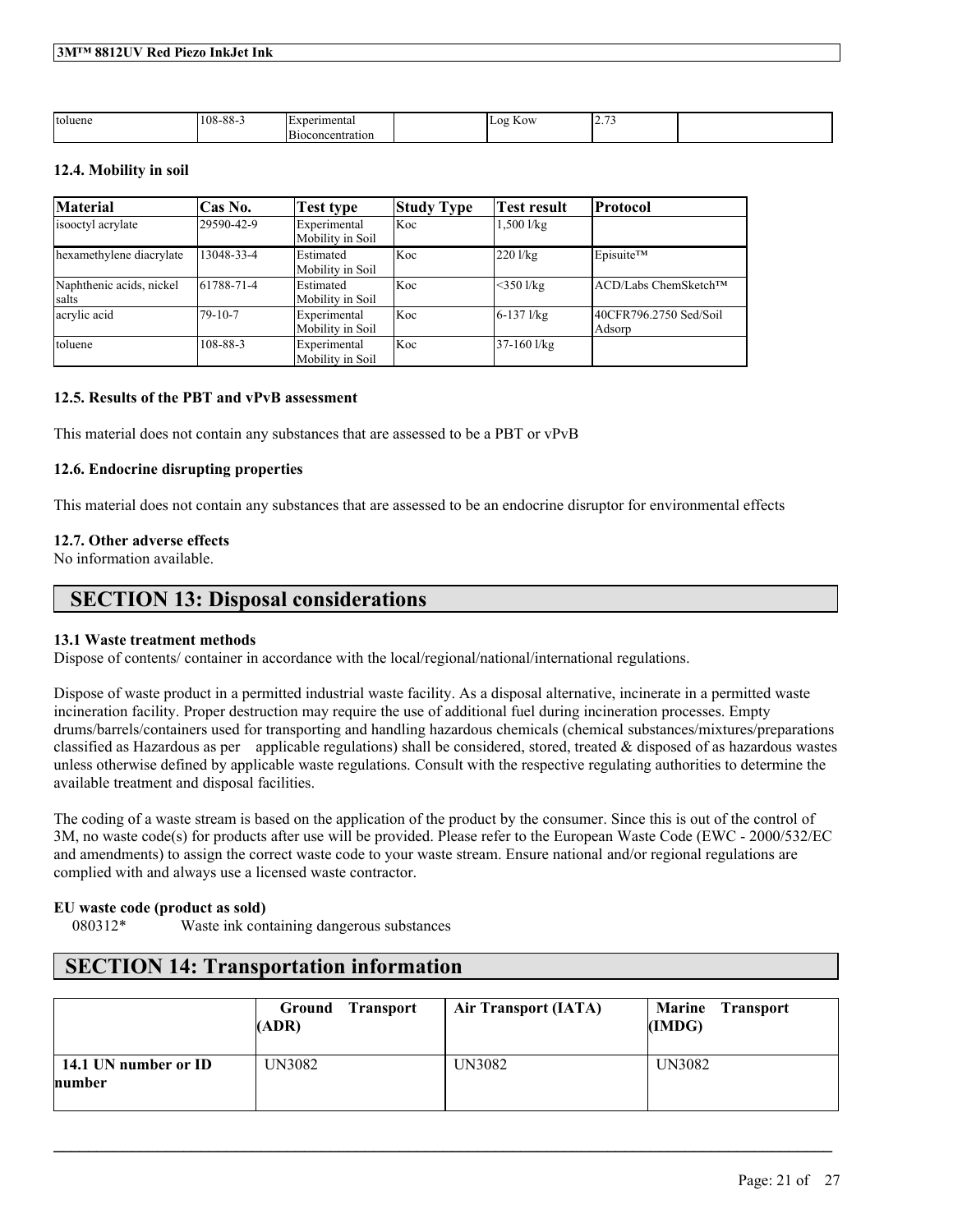| 14.2 UN proper shipping           | <b>ENVIRONMENTALLY</b>           | <b>ENVIRONMENTALLY</b>          | <b>ENVIRONMENTALLY</b>     |
|-----------------------------------|----------------------------------|---------------------------------|----------------------------|
| name                              | HAZARDOUS                        | HAZARDOUS SUBSTANCE, HAZARDOUS  |                            |
|                                   | SUBSTANCE, LIQUID,               | LIQUID, N.O.S.(ISOOCTYL         | SUBSTANCE, LIQUID,         |
|                                   | N.O.S.(ISOOCTYL                  | <b>ACRYLATE; ISOBORNYL</b>      | N.O.S.(ISOOCTYL            |
|                                   | <b>ACRYLATE; ISOBORNYL</b>       | <b>ACRYLATE</b> )               | <b>ACRYLATE; ISOBORNYL</b> |
|                                   | <b>ACRYLATE)</b>                 |                                 | <b>ACRYLATE)</b>           |
| 14.3 Transport hazard             | $\mathbf Q$                      | 9                               | 9                          |
| class(es)                         |                                  |                                 |                            |
|                                   |                                  |                                 |                            |
| 14.4 Packing group                | III                              | III                             | Ш                          |
|                                   |                                  |                                 |                            |
|                                   |                                  |                                 |                            |
| <b>14.5 Environmental hazards</b> | <b>Environmentally Hazardous</b> | Not applicable                  | Marine Pollutant           |
|                                   |                                  |                                 |                            |
|                                   |                                  |                                 |                            |
| 14.6 Special precautions for      | Please refer to the other        | Please refer to the other       | Please refer to the other  |
| user                              | sections of the SDS for          | sections of the SDS for further | sections of the SDS for    |
|                                   | further information.             | information.                    | further information.       |
| 14.7 Marine Transport in          | No data available.               | No data available.              | No data available.         |
| bulk according to IMO             |                                  |                                 |                            |
| instruments                       |                                  |                                 |                            |
| <b>Control Temperature</b>        | No data available.               | No data available.              | No data available.         |
|                                   |                                  |                                 |                            |
|                                   |                                  |                                 |                            |
| <b>Emergency Temperature</b>      | No data available.               | No data available.              | No data available.         |
|                                   |                                  |                                 |                            |
|                                   |                                  |                                 |                            |
| <b>ADR Classification Code</b>    | M6                               | Not applicable.                 | Not applicable.            |
|                                   |                                  |                                 |                            |
|                                   |                                  |                                 |                            |
| <b>IMDG Segregation Code</b>      | Not applicable.                  | Not applicable.                 | <b>NONE</b>                |
|                                   |                                  |                                 |                            |
|                                   |                                  |                                 |                            |

Please contact the address or phone number listed on the first page of the SDS for additional information on the transport/shipment of the material by rail (RID) or inland waterways (ADN).

# **SECTION 15: Regulatory information**

**15.1. Safety, health and environmental regulations/legislation specific for the substance or mixture**

| Carcinogenicity |                |                                              |                             |
|-----------------|----------------|----------------------------------------------|-----------------------------|
| Ingredient      | <b>CAS Nbr</b> | <b>Classification</b>                        | <b>Regulation</b>           |
| Benzophenone    | $119-61-9$     | Grp. 2B: Possible human International Agency |                             |
|                 |                | carc.                                        | for Research on Cancer      |
| acrylic acid    | $79-10-7$      | Gr. 3: Not classifiable                      | <b>International Agency</b> |
|                 |                |                                              | for Research on Cancer      |
| toluene         | 108-88-3       | Gr. 3: Not classifiable                      | <b>International Agency</b> |
|                 |                |                                              | for Research on Cancer      |

## **Restrictions on the manufacture, placing on the market and use:**

The following substance(s) contained in this product is/are subject through Annex XVII of REACH regulation to restrictions on the manufacture, placing on the market and use when present in certain dangerous substances, mixtures and articles. Users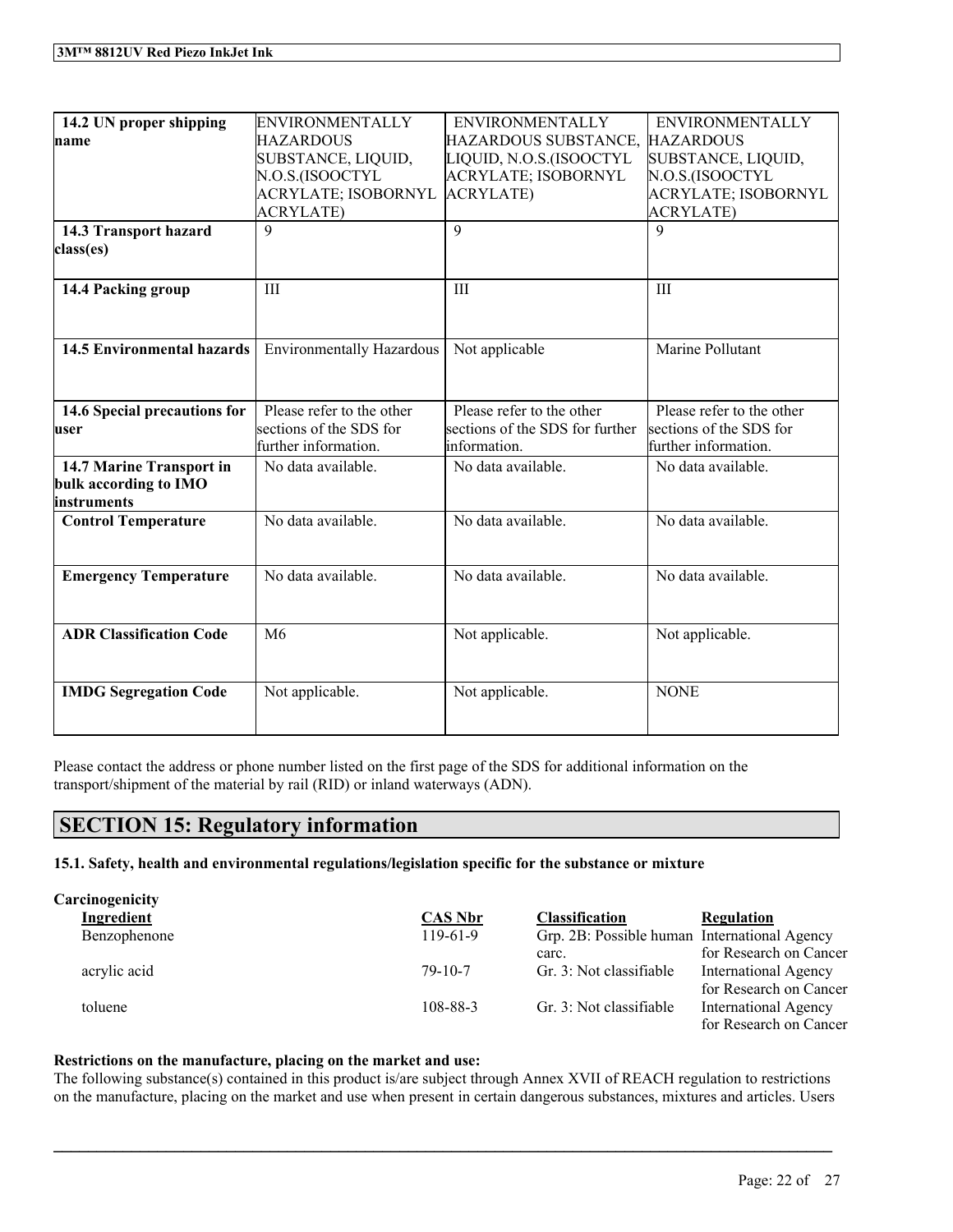of this product are required to comply with the restrictions placed upon it by the aforementioned provision.

|                                                | of this product are required to comply with the restrictions placed apon it of the arcrementioned pro |
|------------------------------------------------|-------------------------------------------------------------------------------------------------------|
| Ingredient                                     | <b>CAS Nbr</b>                                                                                        |
| toluene                                        | 108-88-3                                                                                              |
| Restriction status: listed in REACH Annex XVII |                                                                                                       |
|                                                | Restricted uses: See Annex XVII to Regulation (EC) No 1907/2006 for Conditions of Restriction         |
|                                                |                                                                                                       |

### **Global inventory status**

Contact 3M for more information. The components of this product are in compliance with the chemical notification requirements of TSCA. All required components of this product are listed on the active portion of the TSCA Inventory.

### **DIRECTIVE 2012/18/EU**

Seveso hazard categories, Annex 1, Part 1

| <b>Hazard Categories</b>    | Qualifying quantity (tonnes) for the application of |                         |
|-----------------------------|-----------------------------------------------------|-------------------------|
|                             | Lower-tier requirements                             | Upper-tier requirements |
| El Hazardous to the Aquatic | 100                                                 | 200                     |
| environment                 |                                                     |                         |

Seveso named dangerous substances, Annex 1, Part 2

| Dangerous Substances                                                       | Identifier(s) | Qualifying quantity (tonnes) for the application of |                         |
|----------------------------------------------------------------------------|---------------|-----------------------------------------------------|-------------------------|
|                                                                            |               | Lower-tier requirements                             | Upper-tier requirements |
| acrylic acid                                                               | $79 - 10 - 7$ | 50                                                  | 200                     |
| $exo-1,7,7-$<br>trimethylbicyclo <sup>[2.2.1]</sup> hept-<br>2-yl acrylate | 5888-33-5     | 200                                                 | 500                     |
| isoletyl acrylate                                                          | 29590-42-9    | 100                                                 | 200                     |
| toluene                                                                    | 108-88-3      | 10                                                  | 50                      |

### **15.2. Chemical Safety Assessment**

A chemical safety assessment has not been carried out for this mixture. Chemical safety assessments for the contained substances may have been carried out by the registrants of the substances in accordance with Regulation (EC) No 1907/2006, as amended.

 $\mathcal{L}_\mathcal{L} = \mathcal{L}_\mathcal{L} = \mathcal{L}_\mathcal{L} = \mathcal{L}_\mathcal{L} = \mathcal{L}_\mathcal{L} = \mathcal{L}_\mathcal{L} = \mathcal{L}_\mathcal{L} = \mathcal{L}_\mathcal{L} = \mathcal{L}_\mathcal{L} = \mathcal{L}_\mathcal{L} = \mathcal{L}_\mathcal{L} = \mathcal{L}_\mathcal{L} = \mathcal{L}_\mathcal{L} = \mathcal{L}_\mathcal{L} = \mathcal{L}_\mathcal{L} = \mathcal{L}_\mathcal{L} = \mathcal{L}_\mathcal{L}$ 

# **SECTION 16: Other information**

### **List of relevant H statements**

| EUH071            | Corrosive to the respiratory tract.                                        |
|-------------------|----------------------------------------------------------------------------|
| H <sub>225</sub>  | Highly flammable liquid and vapour.                                        |
| H <sub>226</sub>  | Flammable liquid and vapour.                                               |
| H <sub>3</sub> 02 | Harmful if swallowed.                                                      |
| H304              | May be fatal if swallowed and enters airways.                              |
| H312              | Harmful in contact with skin.                                              |
| H314              | Causes severe skin burns and eye damage.                                   |
| H315              | Causes skin irritation.                                                    |
| H317              | May cause an allergic skin reaction.                                       |
| H318              | Causes serious eye damage.                                                 |
| H319              | Causes serious eye irritation.                                             |
| H332              | Harmful if inhaled.                                                        |
| H334              | May cause allergy or asthma symptoms or breathing difficulties if inhaled. |
| H335              | May cause respiratory irritation.                                          |
|                   |                                                                            |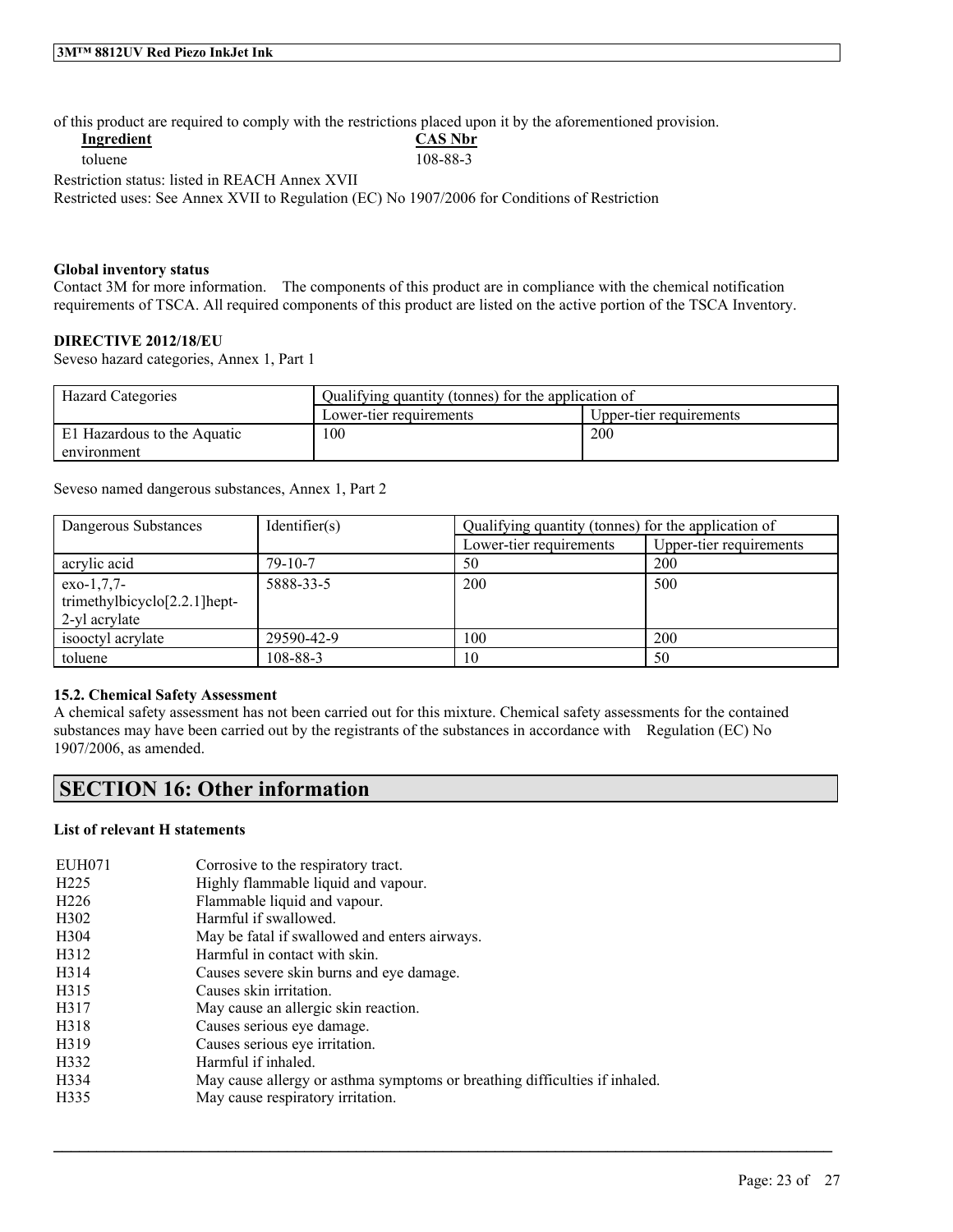| H336         | May cause drowsiness or dizziness.                                 |
|--------------|--------------------------------------------------------------------|
| H341         | Suspected of causing genetic defects.                              |
| H350i        | May cause cancer by inhalation.                                    |
| H360Df       | May damage the unborn child. Suspected of damaging fertility.      |
| <b>H360F</b> | May damage fertility.                                              |
| H360FD       | May damage fertility. May damage the unborn child.                 |
| H361d        | Suspected of damaging the unborn child.                            |
| H372         | Causes damage to organs through prolonged or repeated exposure.    |
| H373         | May cause damage to organs through prolonged or repeated exposure. |
| H400         | Very toxic to aquatic life.                                        |
| H410         | Very toxic to aquatic life with long lasting effects.              |
| H411         | Toxic to aquatic life with long lasting effects.                   |
| H412         | Harmful to aquatic life with long lasting effects.                 |
|              |                                                                    |

#### **Revision information:**

Commercial Printing with UV Inks: Section 16: Annex information was deleted.

EU Section 09: pH information information was added.

Professional Large Format UV Printing: Section 16: Annex information was added.

CLP: Ingredient table information was modified.

Label: CLP Classification information was modified.

Label: CLP Percent Unknown information was modified.

Label: CLP Precautionary - Disposal information was deleted.

Label: CLP Precautionary - Prevention information was modified.

Label: CLP Precautionary - Response information was modified.

Label: CLP Supplemental Precautionary Statements information was deleted.

Section 02: SDS Elements: CLP Supplemental Precautionary Statements information was added.

Section 03: Composition table % Column heading information was added.

Section 3: Composition/ Information of ingredients table information was modified.

Section 03: SCL table information was added.

Section 03: Substance not applicable information was added.

Section 04: First Aid - Symptoms and Effects (CLP) information was added.

Section 04: Information on toxicological effects information was modified.

Section 5: Hazardous combustion products table information was modified.

Section 8: DNEL table row information was modified.

Section 8: Occupational exposure limit table information was modified.

Section 8: PNEC table row information was modified.

Section 9: Evaporation Rate information information was deleted.

Section 9: Explosive properties information information was deleted.

Section 09: Kinematic Viscosity information information was added.

Section 9: Melting point information information was modified.

Section 9: Oxidising properties information information was deleted.

Section 9: pH information information was deleted.

Section 9: Property description for optional properties information was modified.

Section 9: Vapour density value information was added.

Section 9: Vapour density value information was deleted.

Section 9: Viscosity information information was deleted.

Section 11: Acute Toxicity table information was modified.

Section 11: Aspiration Hazard Table information was modified.

Section 11: Carcinogenicity Table information was modified.

Section 11: Classification disclaimer information was modified.

Section 11: Germ Cell Mutagenicity Table information was modified.

Section 11: No endocrine disruptor information available warning information was added.

 $\mathcal{L}_\mathcal{L} = \mathcal{L}_\mathcal{L} = \mathcal{L}_\mathcal{L} = \mathcal{L}_\mathcal{L} = \mathcal{L}_\mathcal{L} = \mathcal{L}_\mathcal{L} = \mathcal{L}_\mathcal{L} = \mathcal{L}_\mathcal{L} = \mathcal{L}_\mathcal{L} = \mathcal{L}_\mathcal{L} = \mathcal{L}_\mathcal{L} = \mathcal{L}_\mathcal{L} = \mathcal{L}_\mathcal{L} = \mathcal{L}_\mathcal{L} = \mathcal{L}_\mathcal{L} = \mathcal{L}_\mathcal{L} = \mathcal{L}_\mathcal{L}$ 

Section 11: Reproductive Hazards information information was deleted.

Section 11: Reproductive Toxicity Table information was modified.

Section 11: Reproductive/developmental effects information information was added.

Section 11: Respiratory Sensitization Table information was added.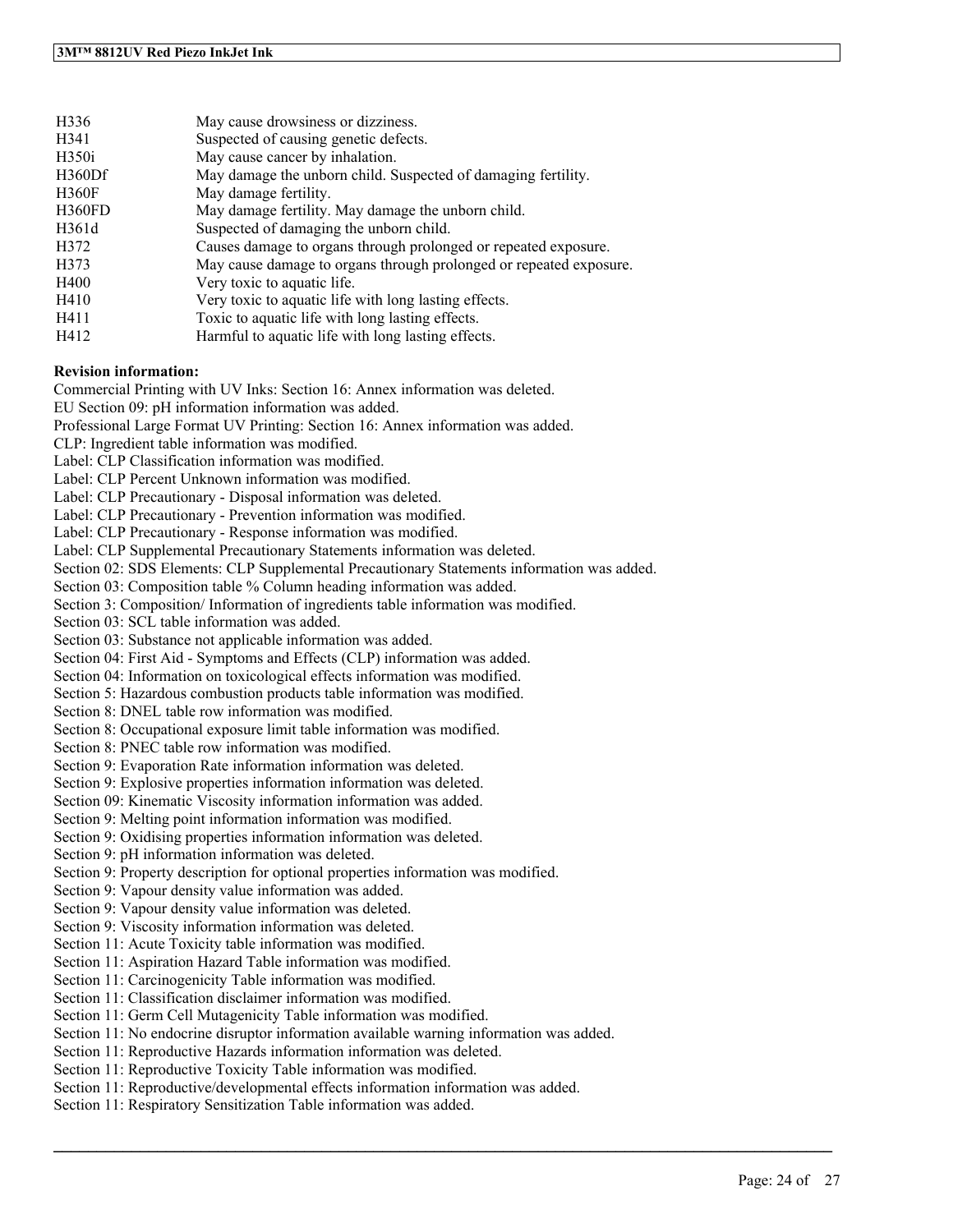Section 11: Respiratory Sensitization text information was deleted. Section 11: Serious Eye Damage/Irritation Table information was modified. Section 11: Skin Corrosion/Irritation Table information was modified. Section 11: Skin Sensitization Table information was modified. Section 11: Target Organs - Repeated Table information was added. Section 11: Target Organs - Repeated Table information was deleted. Section 11: Target Organs - Single Table information was modified. Section 12: 12.6. Endocrine Disrupting Properties information was added. Section 12: 12.7. Other adverse effects information was modified. Section 12: Component ecotoxicity information information was modified. Section 12: Contact manufacturer for more detail. information was deleted. Section 12: Mobility in soil information information was added. Section 12: No endocrine disruptor information available warning information was added. Section 12: Persistence and Degradability information information was modified. Section 12:Bioccumulative potential information information was modified. Section 14 Classification Code – Main Heading information was added. Section 14 Classification Code – Regulation Data information was added. Section 14 Control Temperature – Main Heading information was added. Section 14 Control Temperature – Regulation Data information was added. Section 14 Disclaimer Information information was added. Section 14 Emergency Temperature – Main Heading information was added. Section 14 Emergency Temperature – Regulation Data information was added. Section 14 Hazard Class + Sub Risk – Main Heading information was added. Section 14 Hazard Class + Sub Risk – Regulation Data information was added. Section 14 Hazardous/Not Hazardous for Transportation information was added. Section 14 Other Dangerous Goods – Main Heading information was added. Section 14 Other Dangerous Goods – Regulation Data information was added. Section 14 Packing Group – Main Heading information was added. Section 14 Packing Group – Regulation Data information was added. Section 14 Proper Shipping Name information was added. Section 14 Regulations – Main Headings information was added. Section 14 Segregation – Regulation Data information was added. Section 14 Segregation Code – Main Heading information was added. Section 14 Special Precautions – Main Heading information was added. Section 14 Special Precautions – Regulation Data information was added. Section 14 Transport in bulk – Regulation Data information was added. Section 14 Marine transport in bulk according to IMO instruments – Main Heading information was added. Section 14 UN Number Column data information was added. Section 14 UN Number information was added. Section 15: Carcinogenicity information information was modified. Section 15: Label remarks and EU Detergent information was deleted. Section 15: Regulations - Inventories information was added. Section 15: Restrictions on manufacture ingredients information information was modified. Section 15: Seveso Hazard Category Text information was added. Section 15: Seveso Substance Text information was added. Two-column table displaying the unique list of H Codes and statements (std phrases) for all components of the given material. information was modified.

Sectio 16: UK disclaimer information was deleted.

Section 2: No PBT/vPvB information available warning information was added.

# **Annex**

| 1. Title                        |                    |
|---------------------------------|--------------------|
| <b>Substance identification</b> | isooctyl acrylate; |
|                                 | EC No. 249-707-8:  |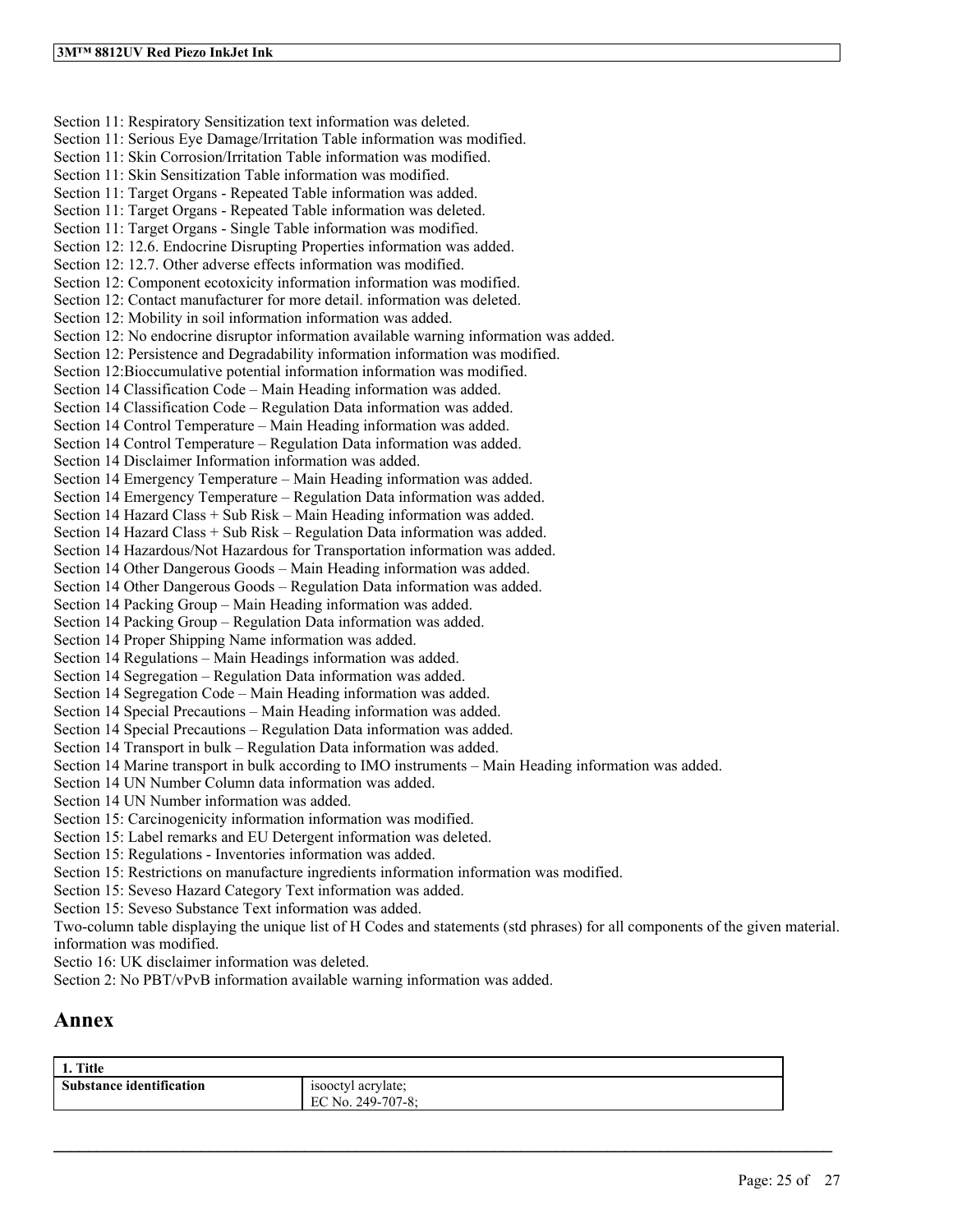|                                                        | CAS Nbr 29590-42-9;                                                                                               |
|--------------------------------------------------------|-------------------------------------------------------------------------------------------------------------------|
| <b>Exposure Scenario Name</b>                          | Professional Large Format UV Printing                                                                             |
| <b>Lifecycle Stage</b>                                 | Widespread use by professional workers                                                                            |
| <b>Contributing activities</b>                         | PROC 10 -Roller application or brushing                                                                           |
|                                                        | ERC 08c -Widespread use leading to inclusion into/onto article (indoor)                                           |
| Processes, tasks and activities covered                | Cleaning surfaces by wiping, brushing. Printing operations.                                                       |
| 2. Operational conditions and risk management measures |                                                                                                                   |
| <b>Operating Conditions</b>                            | Physical state:Suspension                                                                                         |
|                                                        | <b>General operating conditions:</b>                                                                              |
|                                                        | Discharge volume of sewage treatment plant: 2,000,000 liters per day;                                             |
|                                                        | Duration of exposure per day at workplace [for one worker]: 8 hours/day;                                          |
|                                                        | Emission days per year: 365 days/year;                                                                            |
|                                                        | Flow rate of receiving surface water:: 18,000 cubic meters per day;                                               |
|                                                        | Frequency of exposure at workplace [for one worker]: 220 days/year;<br>Indoor use with Local Exhaust Ventilation; |
|                                                        | Local freshwater dilution factor: 10;                                                                             |
|                                                        | Local marine water dilution factor: 100;                                                                          |
|                                                        | Partially open and partially closed process;                                                                      |
|                                                        |                                                                                                                   |
| <b>Risk management measures</b>                        | Under the operational conditions described above the following risk management                                    |
|                                                        | measures apply:                                                                                                   |
|                                                        | General risk management measures:                                                                                 |
|                                                        | Human health:                                                                                                     |
|                                                        | Protective Gloves - Chemical resistant. Refer to Section 8 of the SDS for                                         |
|                                                        | specific glove material.;                                                                                         |
|                                                        | Safety glasses with side shields.;<br><b>Environmental:</b>                                                       |
|                                                        | None needed:                                                                                                      |
|                                                        |                                                                                                                   |
|                                                        | The following task-specific risk management measures apply in addition to those                                   |
|                                                        | listed above:                                                                                                     |
|                                                        | <b>Task: Draining Material;</b>                                                                                   |
|                                                        | Human Health;                                                                                                     |
|                                                        | Protective Clothing - Apron;                                                                                      |
|                                                        |                                                                                                                   |
|                                                        | <b>Task: Running the Process;</b>                                                                                 |
|                                                        | Human Health;                                                                                                     |
|                                                        | Ventilated Process Enclosures;                                                                                    |
|                                                        | <b>Task: Waste Handling;</b>                                                                                      |
|                                                        | Environmental;                                                                                                    |
|                                                        | Wet scrubber - for gas removal;                                                                                   |
|                                                        | Industrial Sewage Treatment Plant;                                                                                |
| Waste management measures                              | Do not release to waterways or sewers;                                                                            |
|                                                        | Incinerate in a permitted hazardous waste incinerator;                                                            |
|                                                        |                                                                                                                   |
| 3. Prediction of exposure                              |                                                                                                                   |
| <b>Prediction of exposure</b>                          | Human and environmental exposures are not expected to exceed the DNELs and                                        |
|                                                        | PNECs when the identified risk management measures are adopted.                                                   |

DISCLAIMER: The information on this Safety Data Sheet is based on our experience and is correct to the best of our knowledge at the date of publication, but we do not accept any liability for any loss, damage or injury resulting from its use (except as required by law). The information may not be valid for any use not referred to in this Data Sheet or use of the product in combination with other materials. For these reasons, it is important that customers carry out their own test to satisfy themselves as to the suitability of the product for their own intended applications. In addition, this SDS is being provided to convey health and safety information. If you are the importer of record of this product into the European Union, you are responsible for all regulatory requirements, including, but not limited to, product registrations/notifications, substance volume tracking, and potential substance registration.